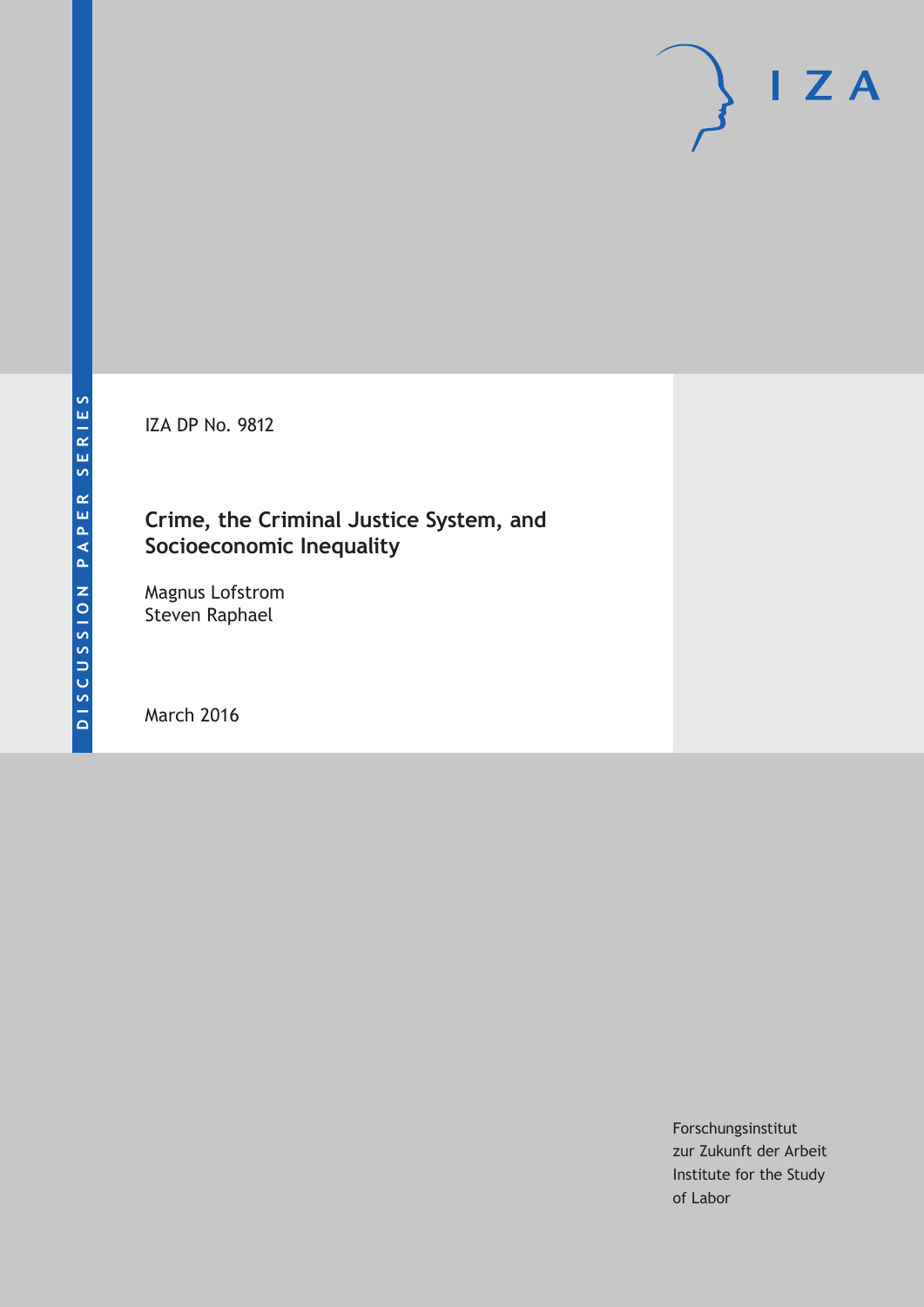# **Crime, the Criminal Justice System, and Socioeconomic Inequality**

### **Magnus Lofstrom**

*Public Policy Institute of California and IZA* 

### **Steven Raphael**

*University of California, Berkeley and IZA* 

Discussion Paper No. 9812 March 2016

IZA

P.O. Box 7240 53072 Bonn **Germany** 

Phone: +49-228-3894-0 Fax: +49-228-3894-180 E-mail: iza@iza.org

Any opinions expressed here are those of the author(s) and not those of IZA. Research published in this series may include views on policy, but the institute itself takes no institutional policy positions. The IZA research network is committed to the IZA Guiding Principles of Research Integrity.

The Institute for the Study of Labor (IZA) in Bonn is a local and virtual international research center and a place of communication between science, politics and business. IZA is an independent nonprofit organization supported by Deutsche Post Foundation. The center is associated with the University of Bonn and offers a stimulating research environment through its international network, workshops and conferences, data service, project support, research visits and doctoral program. IZA engages in (i) original and internationally competitive research in all fields of labor economics, (ii) development of policy concepts, and (iii) dissemination of research results and concepts to the interested public.

IZA Discussion Papers often represent preliminary work and are circulated to encourage discussion. Citation of such a paper should account for its provisional character. A revised version may be available directly from the author.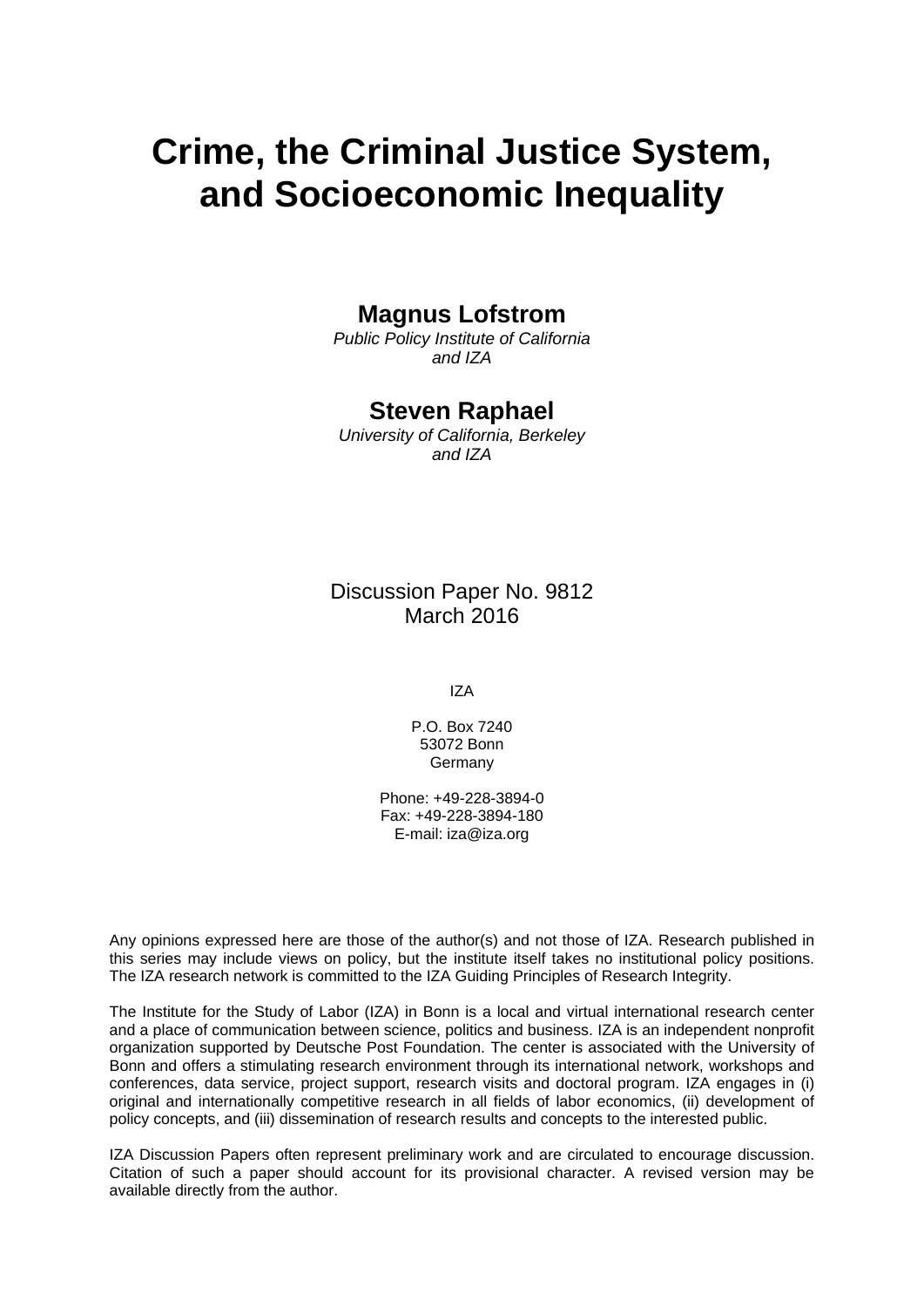IZA Discussion Paper No. 9812 March 2016

## **ABSTRACT**

### **Crime, the Criminal Justice System, and Socioeconomic Inequality\***

Crime rates in the United States have declined to historical lows since the early 1990s. Prison and jail incarceration rates as well as community correctional populations have increased greatly since the mid-1970s. Both of these developments have disproportionately impacted poor and minority communities. In this paper, we document these trends. We then present an assessment of whether the crime declines can be attributed to the massive expansion of the U.S. criminal justice system. We argue that the crime is certainly lower as results of this expansion and the crime rate in the early 1990s was likely a third lower than what they would have been absent changes in sentencing practices in the 1980s. However, there is little evidence of an impact of the further stiffening of sentences during the 1990s, a period when prison and other correctional populations expanded rapidly. Hence, the growth in criminal justice populations since 1990s have exacerbated socioeconomic inequality in the U.S. without generating much benefit in terms of lower crime rates.

JEL Classification: D3, D63, I3

Keywords: crime, criminal victimization, inequality, incarceration, prison

Corresponding author:

Magnus Lofstrom Public Policy Institute of California 500 Washington Street, Suite 600 San Francisco, CA 94111 USA E-mail: Lofstrom@ppic.org

 $\overline{a}$ \* Forthcoming in: *Journal of Economic Perspectives.*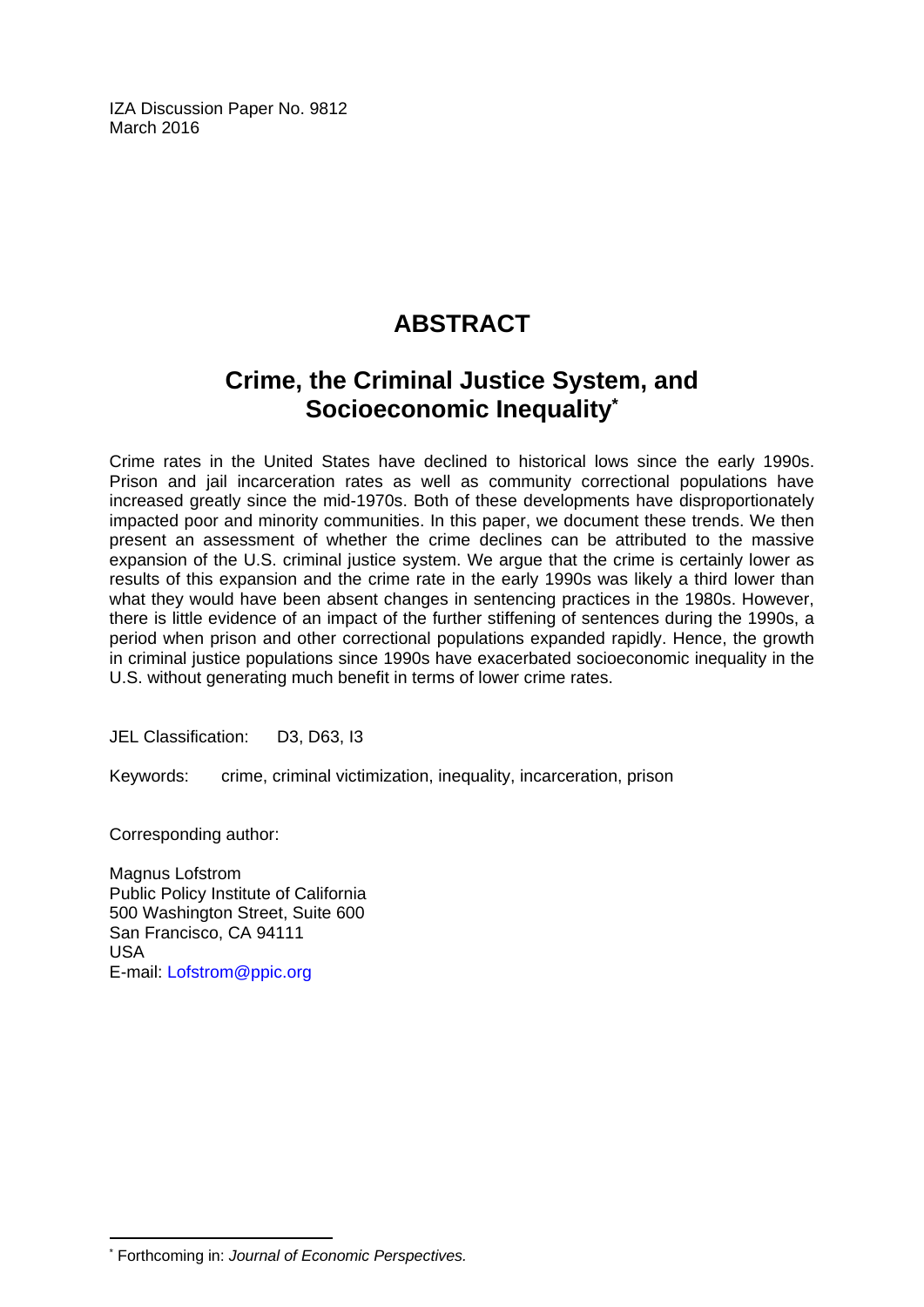#### **Introduction**

After peaking in the early 1990s, official measures of violent and property crime rates dropped to levels not seen since the 1960s. Proportional declines in the most serious offenses have been particularly pronounced. For example, murders/manslaughter per 100,000 declined by more than half, from 9.8 in 1991 to 4.5 in 2014, the lowest recorded murder rate since 1960. The violent crime rate overall fell by approximately half over this period while overall property crime rates fell by nearly 50 percent. Juxtaposed against this declining crime rate has been an enormous and unprecedented expansion in U.S. correctional populations. Between 1980 and 2013, the prison incarceration rate increased nearly 3.5 times, the jail incarceration rate increased by nearly three times, while the community correction supervision rate (numbers of people on probation or parole per 100,000) increase by 2.6 times. By 2013, roughly 3 percent of the adult population in the United States was under some form of criminal justice supervision. Over this time period, the U.S. transitioned from a nation with an incarceration rate slightly higher than that of western European nations to the nation with the highest incarceration rate in the world.

These two coinciding trends present a provocative contrast illustrating the conflicting manner in which changes in crime and punishment over the past few decades have impacted socioeconomic inequality in the United States. As we will show, crime rates declined the most in poorer more minority cities, and within cities, in the poorest neighborhoods. In other words, the benefits of the crime decline have been progressively distributed. By contrast, the social costs created by the unprecedented expansion in correctional populations have been regressively distributed, with poor disproportionately minority males (African-American males in particular) being most directly impacted and poor minority families (again African- American families in particular) disproportionately bearing the collateral social costs of the stiffening of U.S. sentencing policy.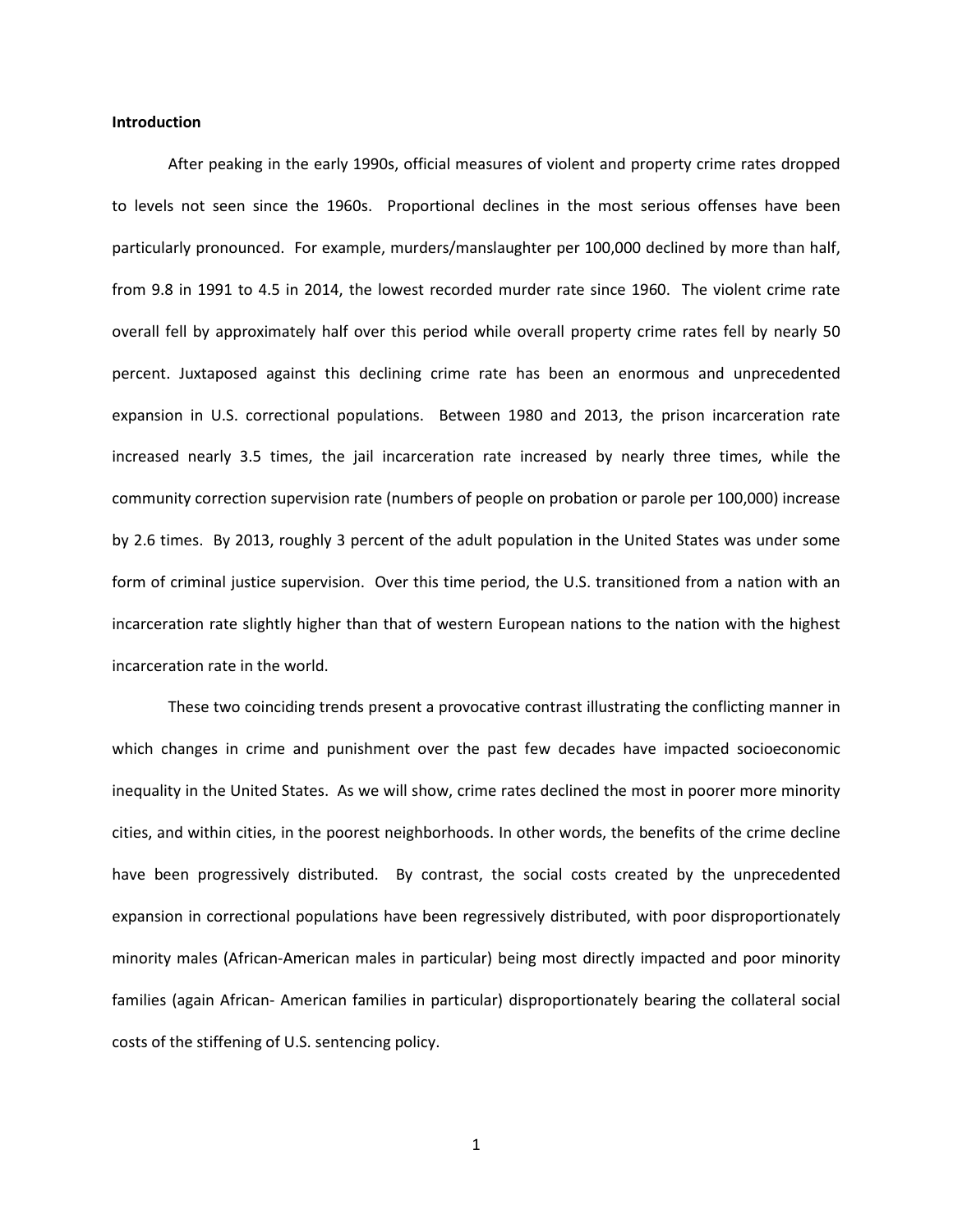There is an ongoing debate on the extent to which the rise in incarceration and the extended reach of the criminal justice system drove recent declines in crime. There is fairly strong evidence for the U.S. and other nations of sizable effects of incarceration on crime operating largely through physical incapacitation. These effects, however, diminish with scale as expanding the use of incarceration along the intensive margin tends to incarcerated individuals into advanced ages when the propensity to offend declines while expansions along the extensive margin tends to net less criminally active individuals. There is less evidence that the more extensive use of probation and the increased propensity of courts across the country to levy fines and fees on those convicted of serious and less serious criminal offenses have contributed to crime declines.

 In what follows we document both the disproportion incidence of the decline in crime as well as the increase in criminal justice sanctioning and involvement born by poor and minority communities. We argue that the coincidence of these two trends do not necessarily support the contention that one has caused the other. In particular, the crime decline commencing in the early 1990s is observed in other countries that have not greatly expanded the scope and reach of their criminal justice systems. Moreover, while increases in incarceration during the 1980s likely suppressed peak crime rates in the early 1990s, the crime decline corresponds to a period of rapid growth in incarceration levels for which there is little evidence of an appreciable impact on crime. Finally, the recent experiences of several states with reducing incarceration suggest that the contribution of higher incarceration rates to crime abatement is limited at current levels. The experience of California where the state was forced by a federal court to reduce its incarceration rate to 1990 levels is particularly instructive. In the conclusion, we argue that public policy can and should pursue both ongoing reductions in crime and in the inequality of crime victimization, as well as simultaneously seeking to reduce the inequality of criminal justice sanctioning.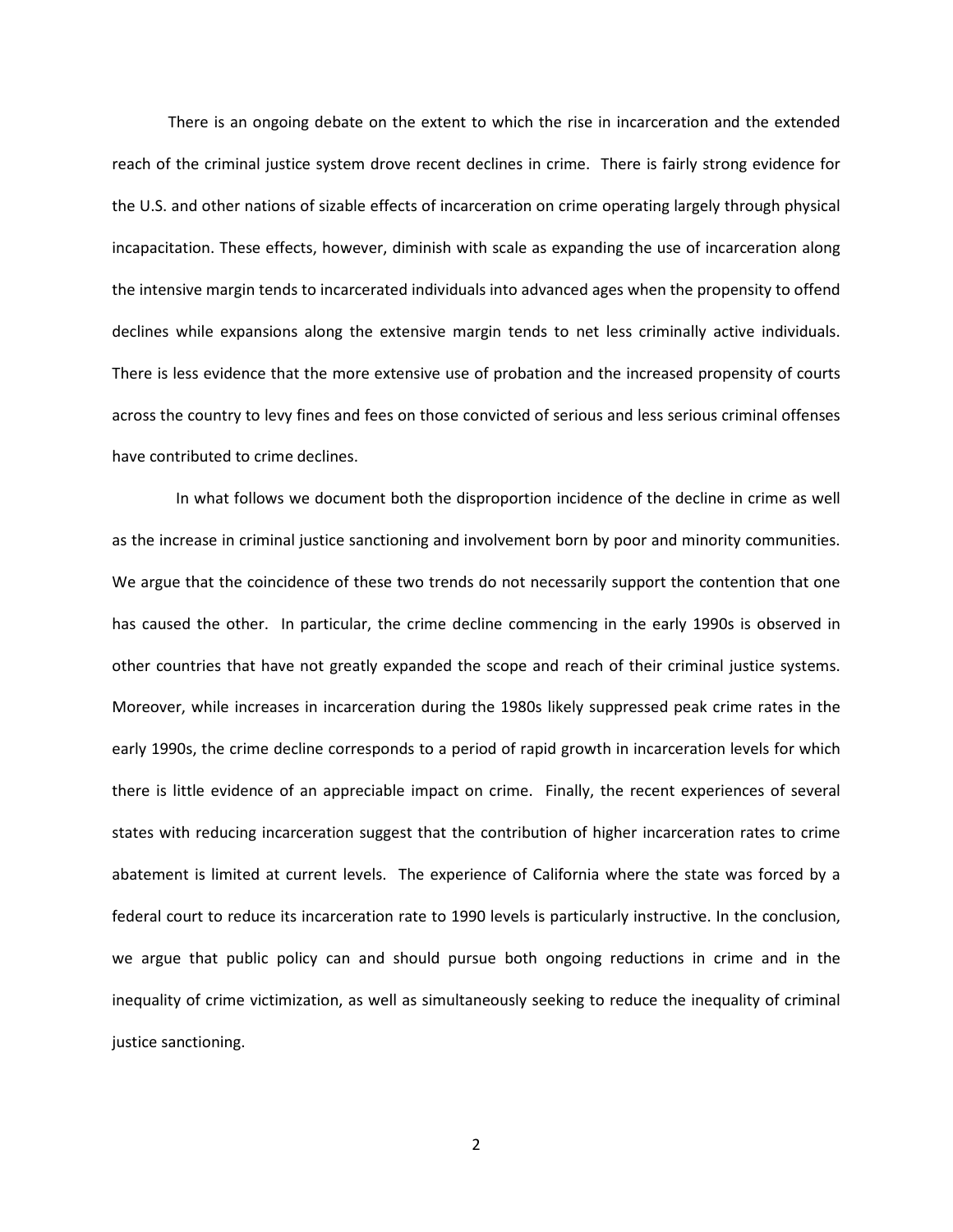#### **Inequality in criminal victimization**

There are two principal sources of crime data in the United States. First, the Uniform Crime Reports (UCR) provides counts of crimes known to the police by month and crime type. Second, the National Crime Victimization Survey (NCVS) provide crime rate estimates based on an annual household survey conducted by the U.S. Census Bureau. Crime rates tabulated from the NCVS tend to be higher than those tabulated from the UCR due to under-reporting of crimes to the police. In addition, there are notable differences in trend estimates from these two data sources. For example during the 1970s and 1980s, the NCVS shows overall decreases in crime while crime rates as measured by the UCR increase substantially.<sup>[2](#page-5-0)</sup> In recent years trends in these two data sources tend to align. Both suggest increase in serious violent crime during the 1980s. As we will soon see, both show very pronounced declines in crime and victimization since the early 1990s. The simultaneous analysis of these two data sources permits a more complete picture of how crime/victimization risk varies with socioeconomic characteristics.

Figure 1 presents rates of violent and property crime, both expressed as the number of incidents per 100,000 people, from the UCR for the period 1980 through 2013. The violent crime rate is the sum of murders, rapes, robberies, and aggravated assaults per 100,000 residents. Property crime rates are the number of burglaries, motor vehicle thefts, and larceny thefts per 100,000 residents. These seven felony crimes (often referred to as the FBI's "part 1" felony offenses) provide the standard categorization of serious offenses in the United States. Both series show peaks in 1991. While there are some doubts about whether UCR-measured increase in property crime during the late 1980s captures an actual rise in crime or trends in crime reporting by both victims and agencies participating in the UCR (Boggess and Bound 1997), the increase in serious violent crime— and homicide in particular beginning around 1985 is a well-documented fact (Blumstein and Rosenfeld 1998). Figure 1 also reveals

<span id="page-5-0"></span><sup>&</sup>lt;sup>2</sup> As participation of the nation's thousands of police departments improves over the course of the 20<sup>th</sup> century and as victim reporting increases, aggregate crime rates rose (Boggess and Bound 1997).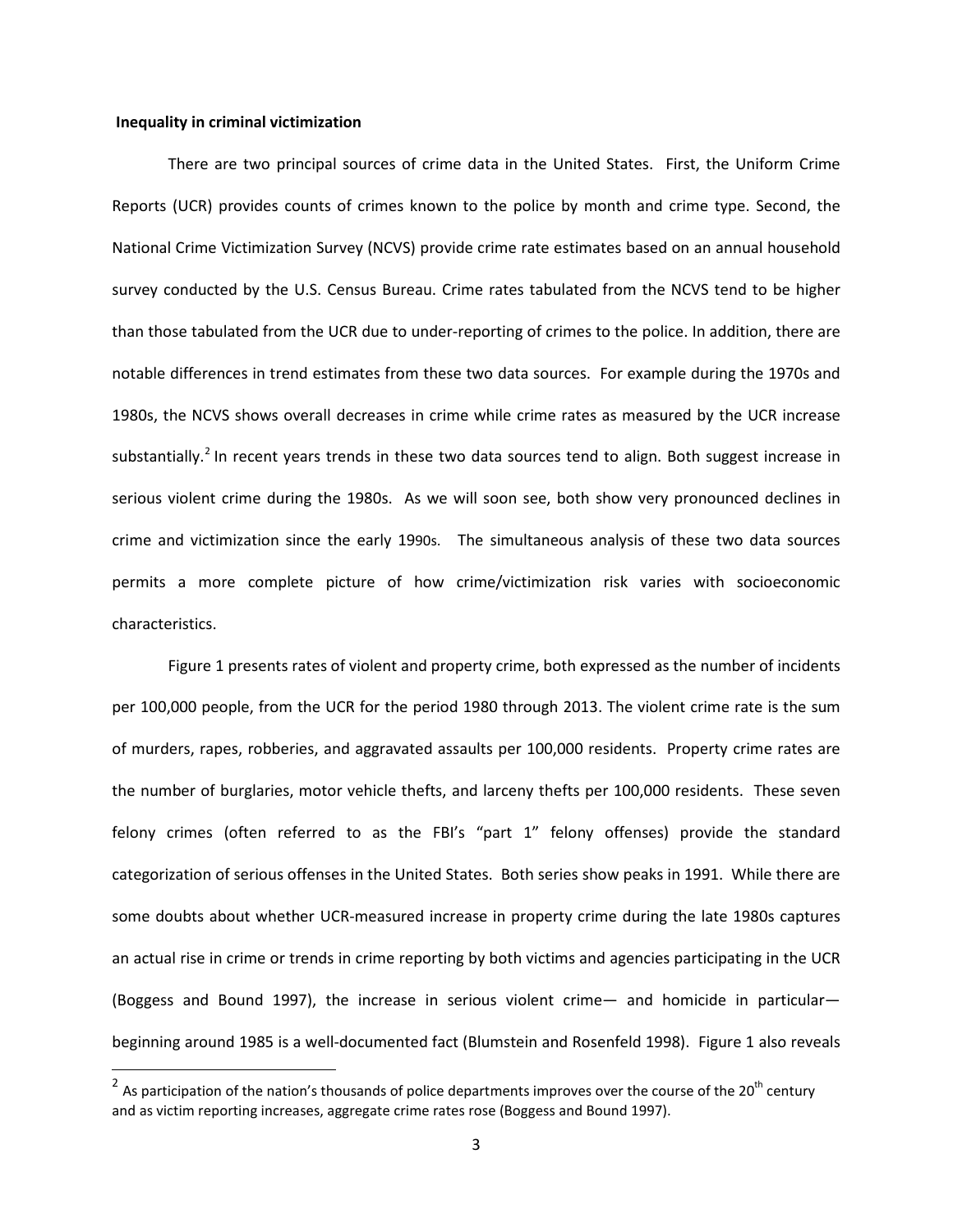very large declines in crime rates from 1991 on. Violent crime rates dropped by more than half over this period, while property crime rates fell by nearly half. As we will see shortly, victimization statistics reveal very similar overall patterns.

One cannot use the historical data from the Uniform Crime Reports to explore in a direct way how crime rates as experienced by different socioeconomic groups have changed over time. For the most part, the data are summarized at the law enforcement agency level with little micro-level information on specific criminal incidents.<sup>[3](#page-6-0)</sup> However, police agencies tend to correspond geographically with incorporated cities, and cities vary considerably with respect to average socioeconomic and demographic characteristics. Hence, one can assess the incidence of the crime decline by examining the relationship between changes in crime rates across cities with different socioeconomic characteristics.

Figures 2 and 3 present such an analysis for the years 1990 and 2008 based on the data set produced by Kneebone and Raphael (2011). The data describe crime rates and demographic characteristics for the roughly 5,400 cities located within the nation's 100 largest US metropolitan areas. Figure 2 groups the cities covered by these data into deciles by the proportion of city residents that are African-American in 2000, and displays the average violent and property crime rates for each group for 1990 and 2008 (decile breaks are tabulated weighting by total 2000 city population). Figure 3 presents comparable results when cities are stratified by deciles of a variable measuring the proportion of city residents that are poor (again weighted by the 2000 total population).

Property crime rates and violent crime rates are notably higher in cities where a higher proportion of residents are African-American in both years. In addition crime rates are declining across all deciles. However, the figure reveals larger absolute drops in cities with proportionally larger African-

<span id="page-6-0"></span> $3$  The UCR is slowly shifting towards the National Incident Based Reporting System (NIBRS) that includes detailed micro-level information on specific criminal incidents. As of 2012, agencies covering roughly 30 percent of the U.S. population report criminal incidents through the NIBRS. See 2012 "NIBRS Participation by State," Federal Bureau of Investigation, [https://www.fbi.gov/about-us/cjis/ucr/nibrs/2012/resources/nibrs-participation-by-state,](https://www.fbi.gov/about-us/cjis/ucr/nibrs/2012/resources/nibrs-participation-by-state)  accessed on September 18, 2015.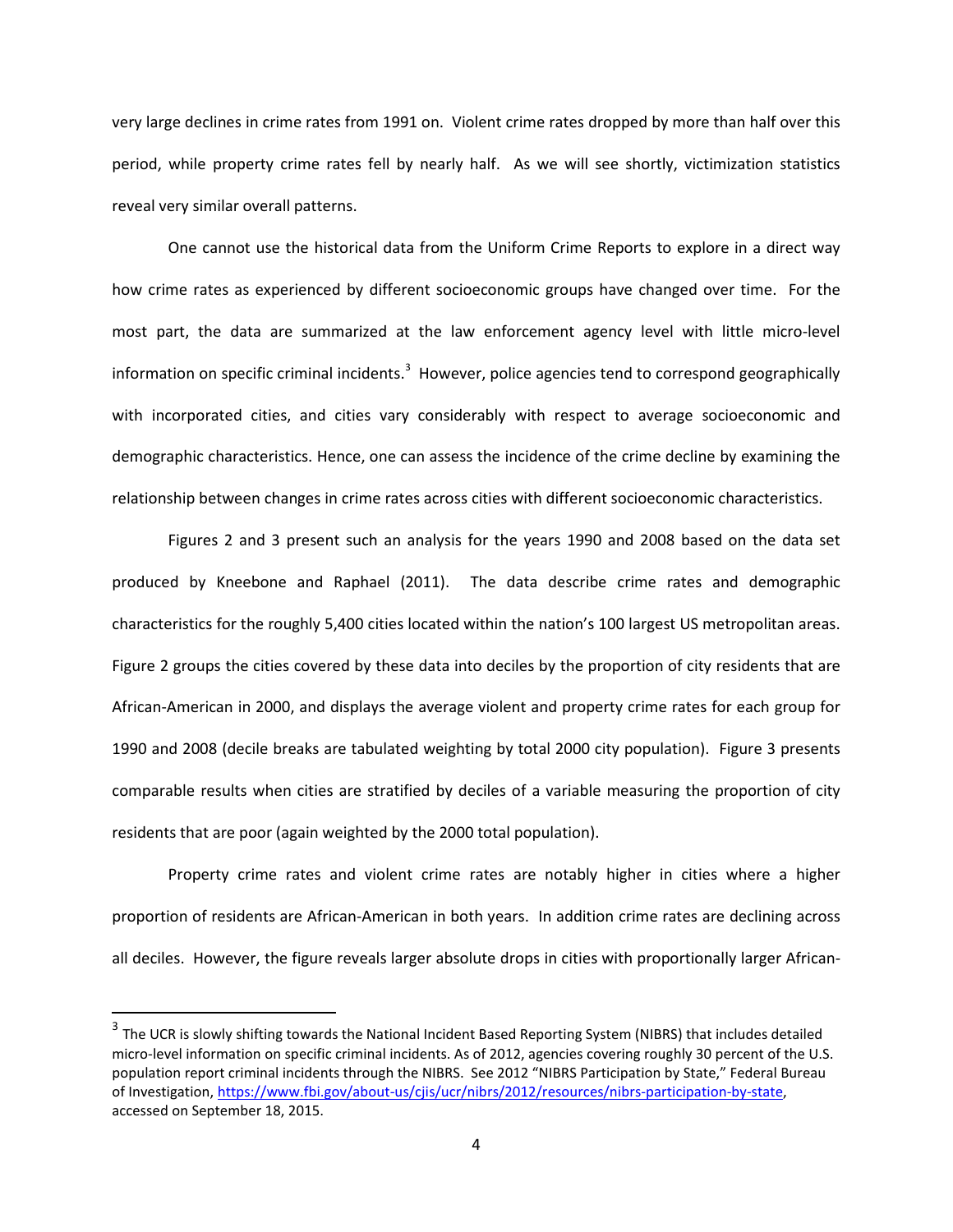American population. While the ratios of crime rates in decile 10 to decile 1 actually increase slightly between 1990 and 2008, the absolute differences in crime rates narrow considerably. For example, the average violent crime rate in tenth-decile cities in 1990 exceeded that of first-decile cities by 1,498 per 100,000. By 2008, this difference shrinks to 1,045 per 100,000. The comparable differences for property crime rates are 5,179 per 100,000 in 1990 and 3,495 per 100,000 in 2008.

Figure 3 reveals comparable changes in the relationship between city-level poverty rates and city-level crime rates. Again, in both years, crime rates are appreciably higher in cities in which a higher share of the population was below the poverty line, and the drop in crime over time is apparent. However, the inequality between cities with the highest and lower poverty rates narrows considerably over this 18-year period. Here we observe a narrowing of both the ratio of crime rates as well as the absolute difference. Expressed as a ratio, the 1990 violent crime rate among the cities in the top poverty decile was 15.8 times the rate for the cities in the lowest poverty decile. By 2008, the ratio falls to 11.9. When expressed in levels, in 1990 the violent crime rate in the cities in the upper decile for poverty rates exceeds the violent crime rate in cities in the lowest decile for poverty rates by 1,860 incidents per 100,000. By 2008, the absolute difference in violent crime rates shrinks to 941 per 100,000. We see comparable narrowing in the differences between poorer and less poor cities in property crime rates.

Within cities, crime tends to be geographically concentrated in poorer neighborhoods with proportionally larger minority populations. In recent years, many police departments have begun to make public geo-coded incident level data permitting analysis of more granular geographic inequality in crime rates. However, official crimes and clearances collected under the UCR are only summarized at the agency level. Moreover, we are not aware of a national data source that provides geographically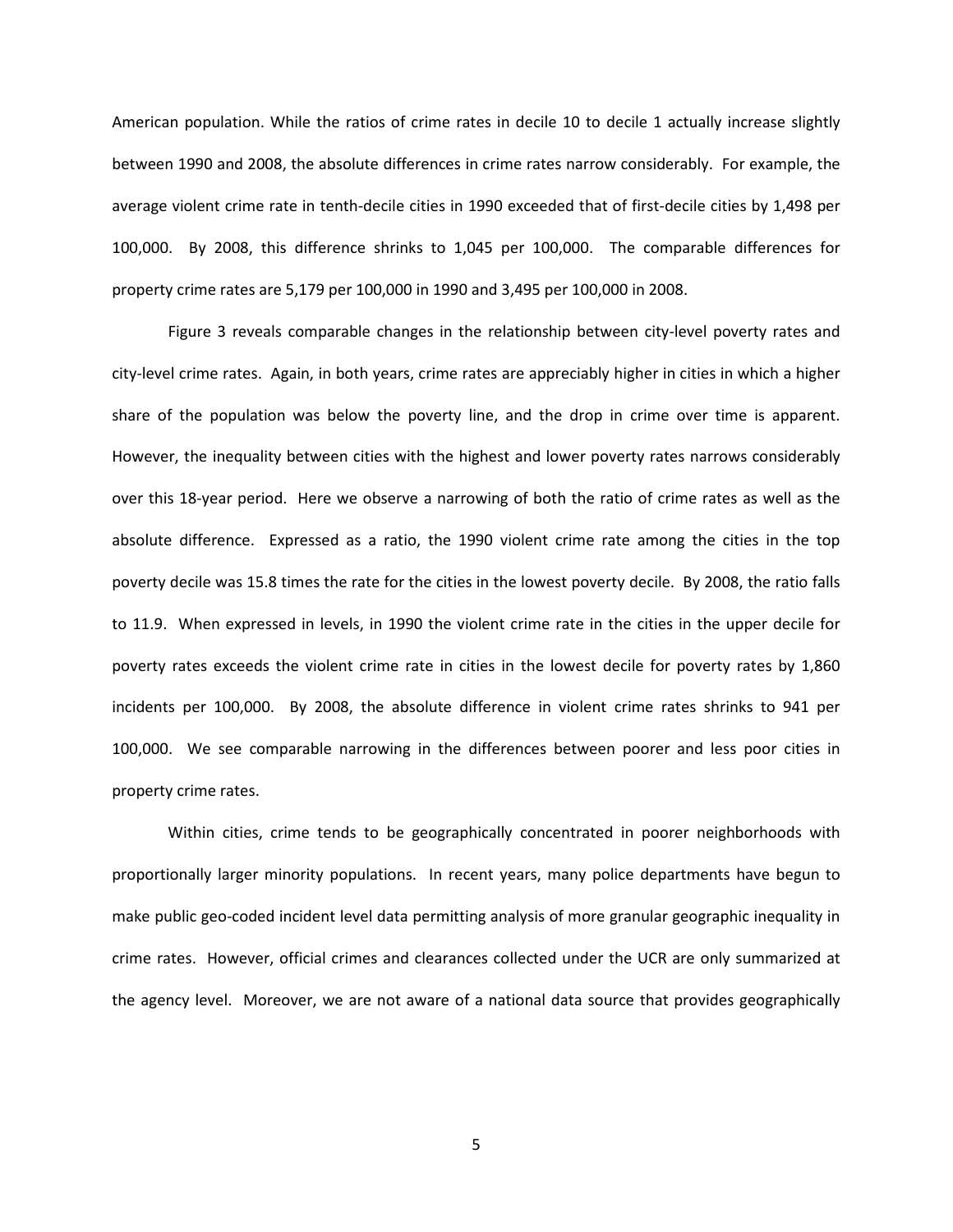disaggregated crime data for the time period corresponding to the great crime decline.<sup>[4](#page-8-0)</sup> Cohen and Gorr (2001), however, have assembled data on crime counts by census tract for the cities of Pittsburgh, PA and Rochester NY, covering the period 1990 through 2001. Here we employ the data for Pittsburgh to assess whether the cross-city difference in the crime declines observe in figures 2 and 3 are also evident at a more geographically- disaggregated level. Over this time period total violent crimes reported to the Pittsburgh police decline by 34 percent while total property crimes reported fall by 44 percent. Over this time period, Pittsburgh's population declines by roughly 10 percent. Hence, the period in time corresponds to an appreciable decline in crime rates.

Table 1 summarizes our analysis. In panel A, We split census tracts in Pittsburgh into quintiles of the distribution of the variable measuring the proportion of the census tract African-American in 2000. For each census tract, we use the data from Cohen and Gorr (2001) to measure the absolute change in part 1 violent and property offenses between 1990 and 2001. The first column present the ratio of the change in violent crime summed across the census tracts in the given quintile to the overall change in violent crime (negative values indicate that crime increased in the respective quintile). The next column presents similar tabulations for property crime. The third column shows the proportion of the city's population in 2000 in each tract group while the final two columns show the proportion African-American and the proportion poor in each group. Panel B produces a similar analysis where census tracts are stratified according to quintiles of the variable measuring the proportion of tract residents that are poor in the 2000 census.

The table reveals a very geographically concentrated crime decline within the city of Pittsburgh. The decline in violent crime in the 20 percent of tracts with the highest proportion black amounts to 54 percent of the overall decline in violent crime citywide. These tracts account for 23 percent of the city's population, have an average proportion black among tract residents of 0.78 and an average proportion

<span id="page-8-0"></span><sup>&</sup>lt;sup>4</sup> The National Neighborhood Crime Study (ICPSR study #27501) does provide tract level information on crime rates merges to census demographic data for 91 cities located within 64 metropolitan areas for the year 2000.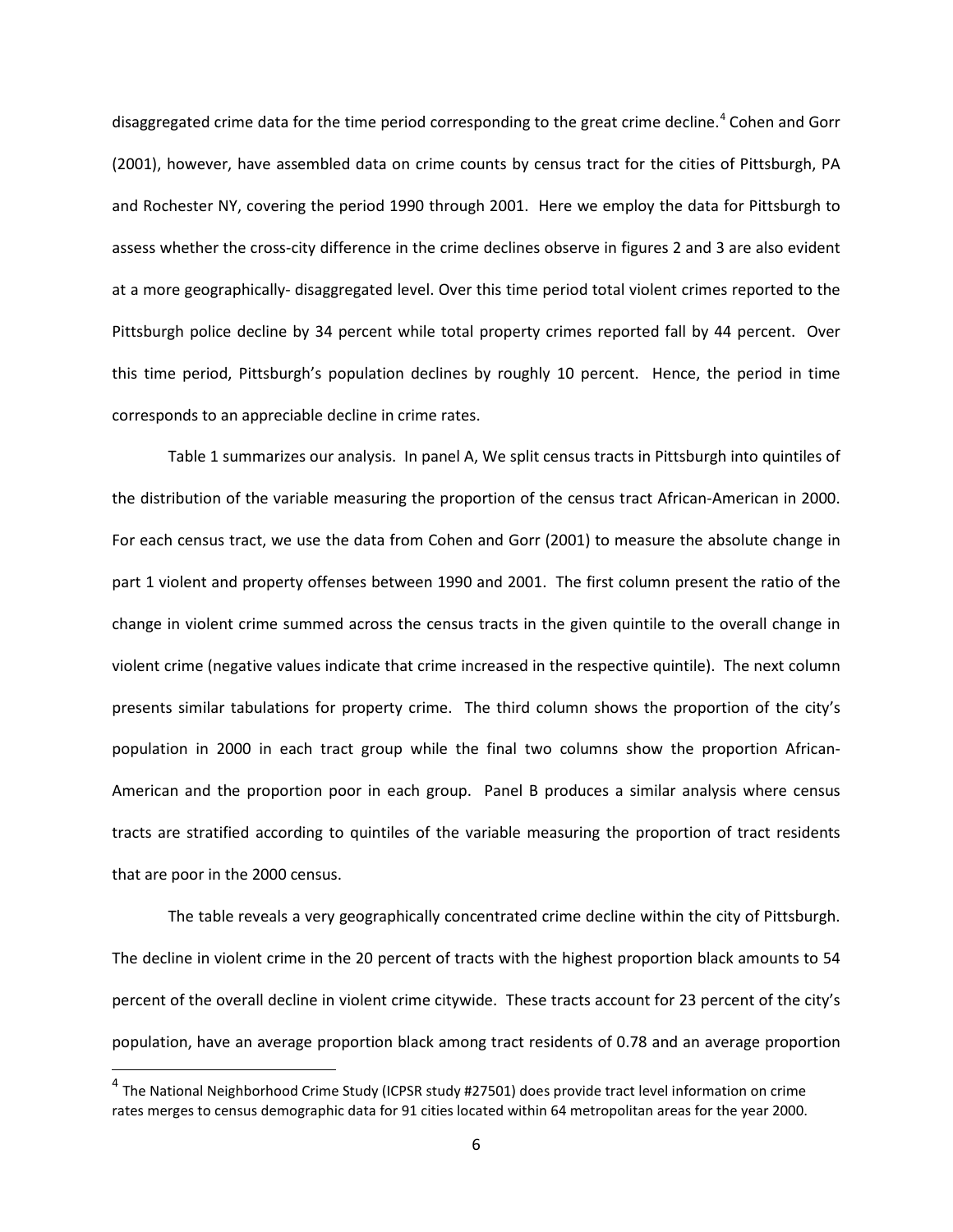poor of 0.32. Similarly, the decline in violent crime in the poorest quintile of tracts amounts to 60 percent of the citywide decline in violent crime incidents, despite these tracts being home to only 17 percent of the city's population. The violent crime declines are considerably smaller in tracts with smaller proportions African-American and smaller proportion poor. Interestingly, while the decline in property crime is also skewed towards poorer more minority census tracts, the geographic incidence of this decline is more even across the city's neighborhoods.<sup>[5](#page-9-0)</sup>

Ideally, we would like to analyze trends in individual or households level victimization rates for different income groups, such as quintiles of the household income distribution. Unfortunately, the income variable in the National Crime Victimization Statistics only reports household income ranges. Moreover, the nominal values of this variable are coded similarly over time, making it quite difficult to consistently subdivide the income distribution as nominal income increase with inflation. However, we can use the NCVS data on race/ethnicity to assess whether the cross-city patterns that we have documented (as well as the within city patterns for Pittsburgh) are consistent with inter-personal victimization differentials.

Figure 4 presents the violent and property crime victimization rates by race/ethnicity for the period 1993 through 2013. For property crime, rates are expressed per 1,000 households according to the race of the household head. The serious violent victimization rate is measured per 1,000 residents 12 years of age and over and excludes homicide. The patterns in figure 4 confirm our cross-city and limited within-city analysis. Victimization rates decline sharply for all race/ethnic groups. However, the absolute and relative declines are largest for African-Americans and Hispanics. Given the average income differentials and differences in poverty rates between whites, Hispanics, and African-Americans, these results strongly indicate that lower income households experienced disproportionately large reductions in criminal victimization since the beginning of the crime decline.

<span id="page-9-0"></span><sup>&</sup>lt;sup>5</sup> The crime decline since the early 1990s has also considerably narrowed the difference in crime rates between the national central cities and suburbs. See Kneebone and Raphael (2011).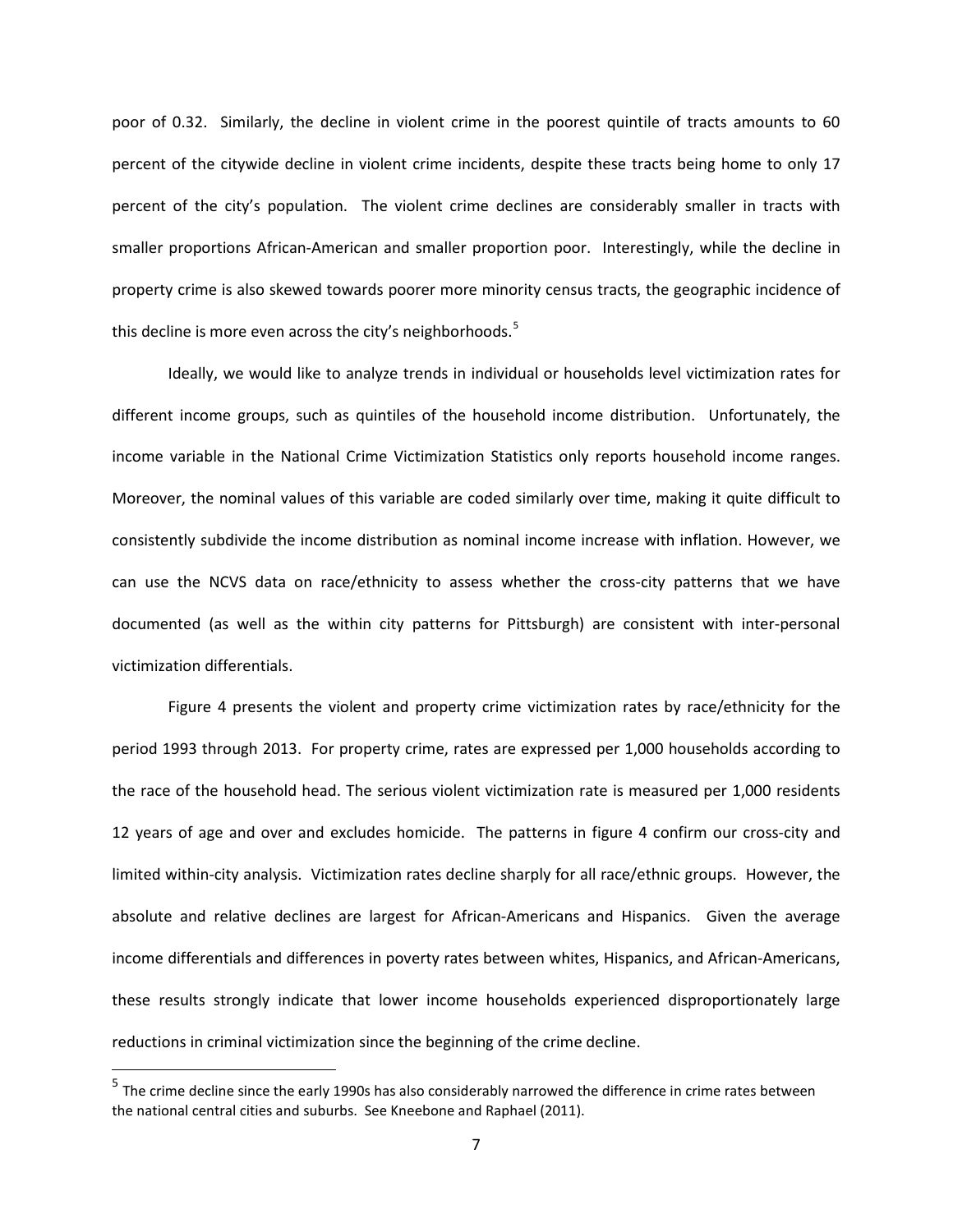The most pronounced disparities in criminal victimization in the United States are found in homicide rates. There are enormous inter-racial disparities in homicide, with very strong interactions between gender and age. While these disparities are evident in all years with recorded data (O'Flaherty and Sethi 2010), they change drastically over time with shocks to drug markets and broader trends in crime rates. In 2008, the black homicide rate of 19.6 per 100,000 was nearly six times the white homicide rate (3.3 per 100,000). In 1991, at the peak of the run-up in black in homicide rates beginning in 1986, the black homicide rate of 39.4 per 100,000 was over seven times that of the white homicide rate of 5.6 per 100,000. Figure 5 shows homicide rates for white and black males for three age groupings: 14 to 17 years of age, 18 to 24 years of age, and 25 and older. Several notable patterns emerge. First, homicide rates for black males 18 to 24 years of age are extraordinarily high in all years, reaching nearly 200 per 100,000 in the early 1990s and then declining to 91 per 100,000 in 2008. Second, homicide rates in all ranges for black males exceed homicide rates for white males. Third, since the early 1990s black male homicide rates have fallen dramatically, falling by half for males 18 and over and by over 60 percent for 14 to 17 year-old black males. White male homicide rates also dropped by roughly 40 to 50 percent, but from a much lower base.

Despite the decline in homicide rates since 1991, the homicide rates currently experienced by black males in the United States remain stunningly high. Understanding and addressing the high homicide rates for African-American males constitutes one of the most important criminal justice problems faced by the United States.

#### **Inequality in the incidence of the direct and indirect costs of punishment**

The operation of the US criminal justice system is costly. For example, Anderson (2012) estimates annual US criminal justice expenditures circa 2010 of roughly \$113 billion on police, \$81 billion on corrections, \$76 billion in expenditure by various federal agencies, and \$84 billion devoted to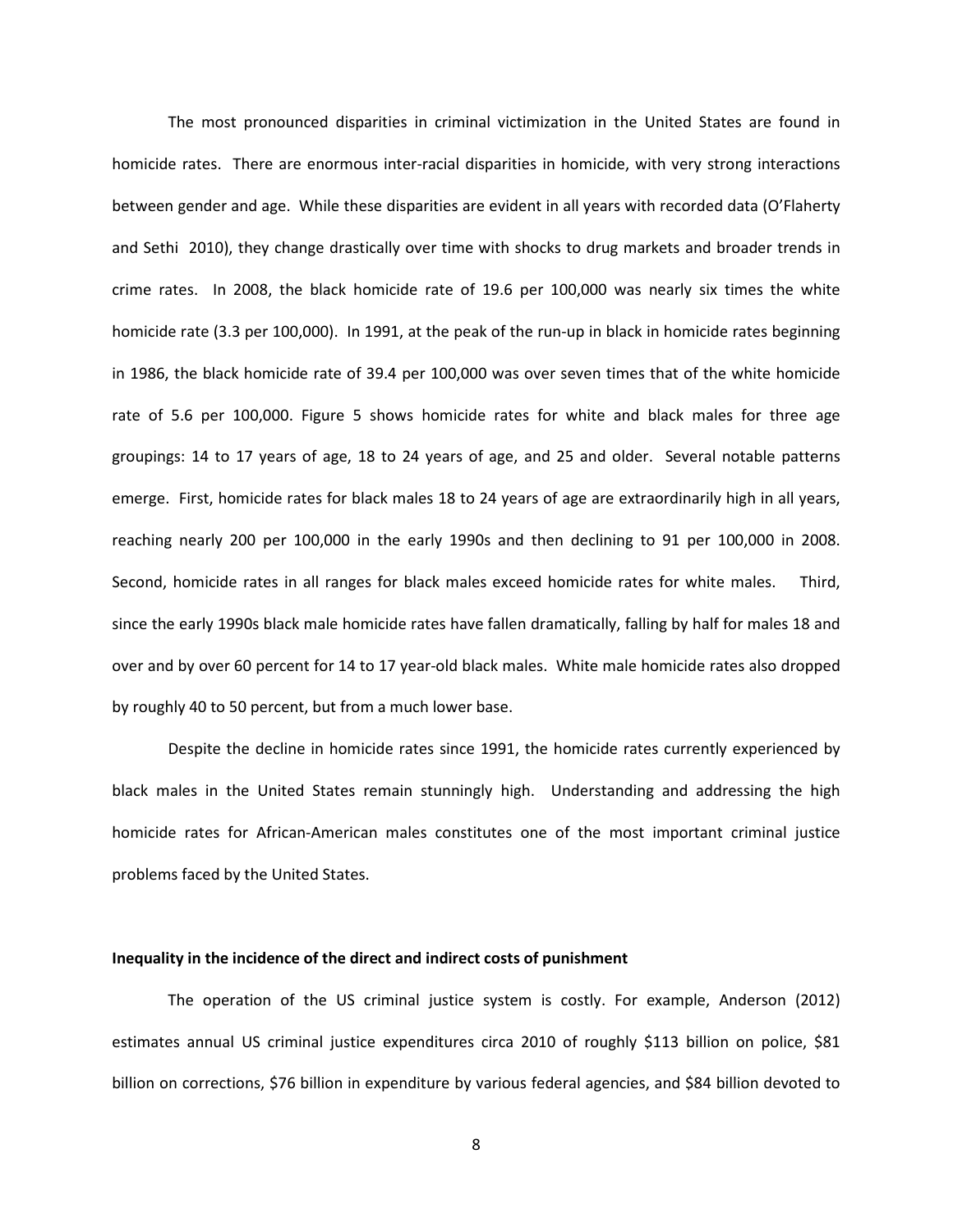combating drug trafficking. Beyond expenditures, criminal justice enforcement imposes costs on those convicted of crimes, their family members, and their communities. Some of these social costs are the direct and intended result of punishment, while others are indirect and unintended. For example, the forced removal from non-institutionalized society associated with incarceration or the restrictions on liberties associated with a probation term are the direct and intended consequences.<sup>[6](#page-11-0)</sup> The material deprivation of family members associated with losing an adult earner represent costs that are indirect and unintended. The prevalence and magnitude of these hard-to-measure direct and indirect social costs have increased and in an unequal manner over the past four decades. This has disproportionately affected poor minority communities, and in particular African-American men.

Before proceeding, a few institutional definitions regarding US corrections practices are in order. "Prisons" generally house those who are convicted of felonies and sentenced to serve at least one year. "Jails" house individuals awaiting arraignment and or trial or who are sentenced to relatively short incarceration spells. Many who are convicted of both felonies and misdemeanors are sentenced to probation in lieu of incarceration, or sometimes in combination with a short jail sentence. Individuals on probation are monitored in the community with the degrees of stringency often depending on risk assessments conducted by local probation departments. Probation may be revoked for non-compliance with the conditions of probation, a legal action that can result in a jail or prison term. Finally, most prison releases are conditional from prison to a parole term. Paroled individuals are technically still under the custody of the state department of corrections and can have their conditional release revoked for technical reasons (missing appointments, leaving the county, testing positive for drugs) or for

<span id="page-11-0"></span><sup>&</sup>lt;u>Fordical</u><br><sup>6</sup>To be sure, that consequences are intended does not imply that they are socially optimal. Assessing the optimality of a given set of sentencing practices requires the articulation of a set of normative principals governing sentencing policy. For example, the recent National Academies of Science study of U.S. incarceration rates articulated a normative framework for sentencing reform based on proportionality, procedural fairness, recognition of the possibilities for redemption and other deontological criteria stressing human rights and common citizenship (Travis and Western 2014). Alternatively, one may specify a more consequentialist position whereby the value of crime prevention net of enforcement costs defines the objective. In both frameworks, the direct effects of punishment associated with a given set of sentencing practices can be either too little or excessive.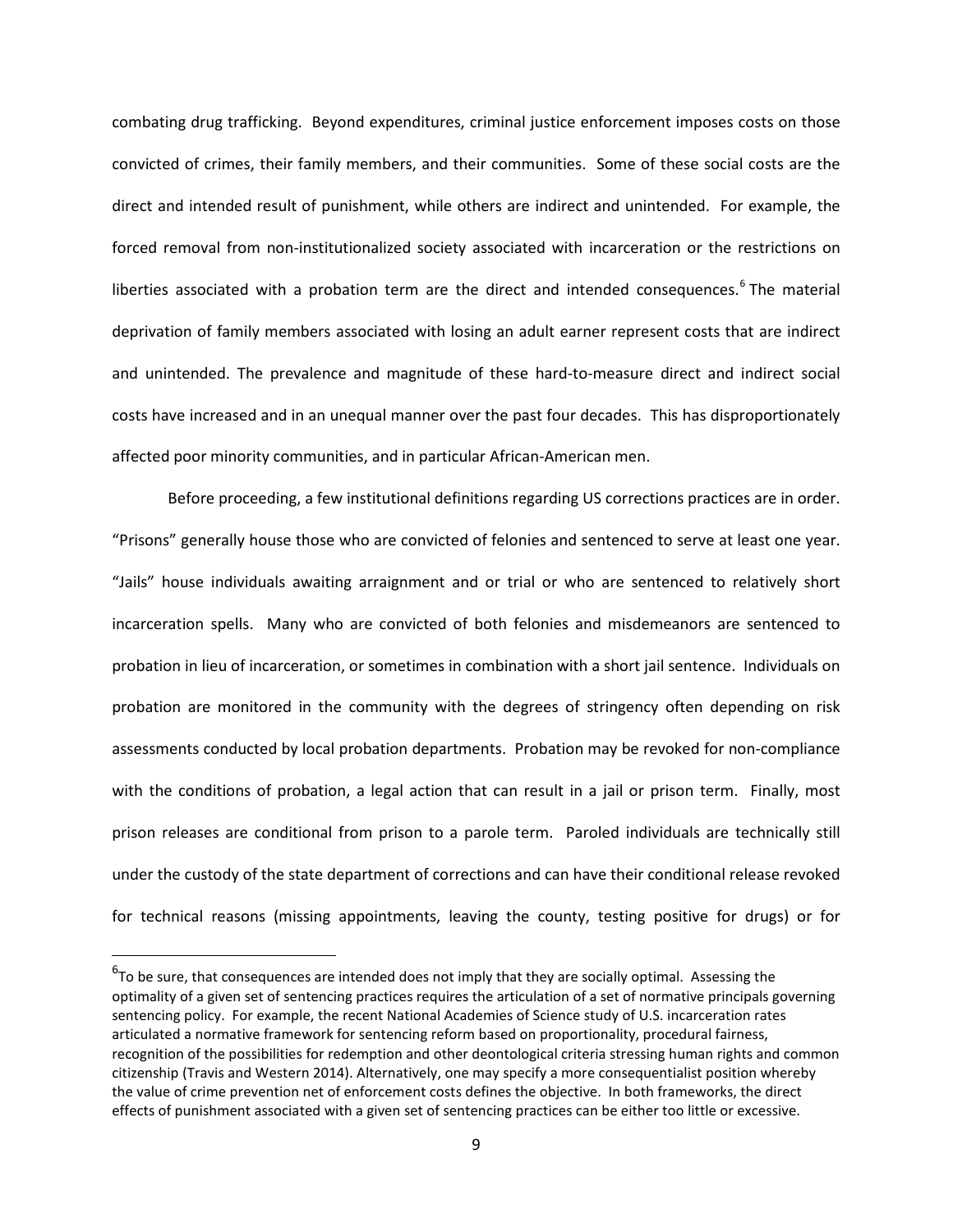committing new crimes (Petersilia 1998). Because each US state has its own penal code, sentencing structure and department of corrections, sentencing and correctional practices vary appreciably across states. Within states, each county has its own district attorney, sheriff's department (in charge of county jails), and probation departments, with practices varying widely across counties within states. In addition, there is a federal prison system for those who commit federal felony offenses and a separate system for processing federal cases.

Starting in the 1970s, federal and state jurisdictions across the United States toughened sentencing practices. There are several stylized facts key to understanding the effects of these changes in practice. First, for the most serious crimes, we do not observe an increase in arrest rates or the number of arrests per crime. The one exception concerns drug arrests where there is a pronounced increase in drug arrest rates starting in the mid-1980s that has been sustained through the present. Second, conditional on being arrested for a crime the likelihood of being admitted to prison has increased for all offenses, especially those offenses for which the likelihood of being admitted to prison conditional on an arrest was low in years past (Neal and Rick 2015; Raphael and Stoll 2013; Travis and Western 2014). Third, effective sentence lengths (i.e., ultimate time served) within crime categories have gotten longer (Raphael and Stoll 2009, 2013; Neal and Rick 2015; Travis and Western 2014). This is especially true for the most serious crimes with a high likelihood of being admitted to prison upon conviction, such as murder robbery, or rape/sexual assault. However, this is also observed for less serious crimes. Finally, nearly all of the growth since 1980 can be explained by tougher sentences involving both more frequent use of prisons to punish felony offenses, as well as longer expected time served either conditional on conviction (Neal and Rick 2015) or conditional on prison admission (Raphael and Stoll 2013).

These changes have greatly expanded the reach of the criminal justice system, such that the proportion of American residents involved with the criminal justice system has reached historic highs.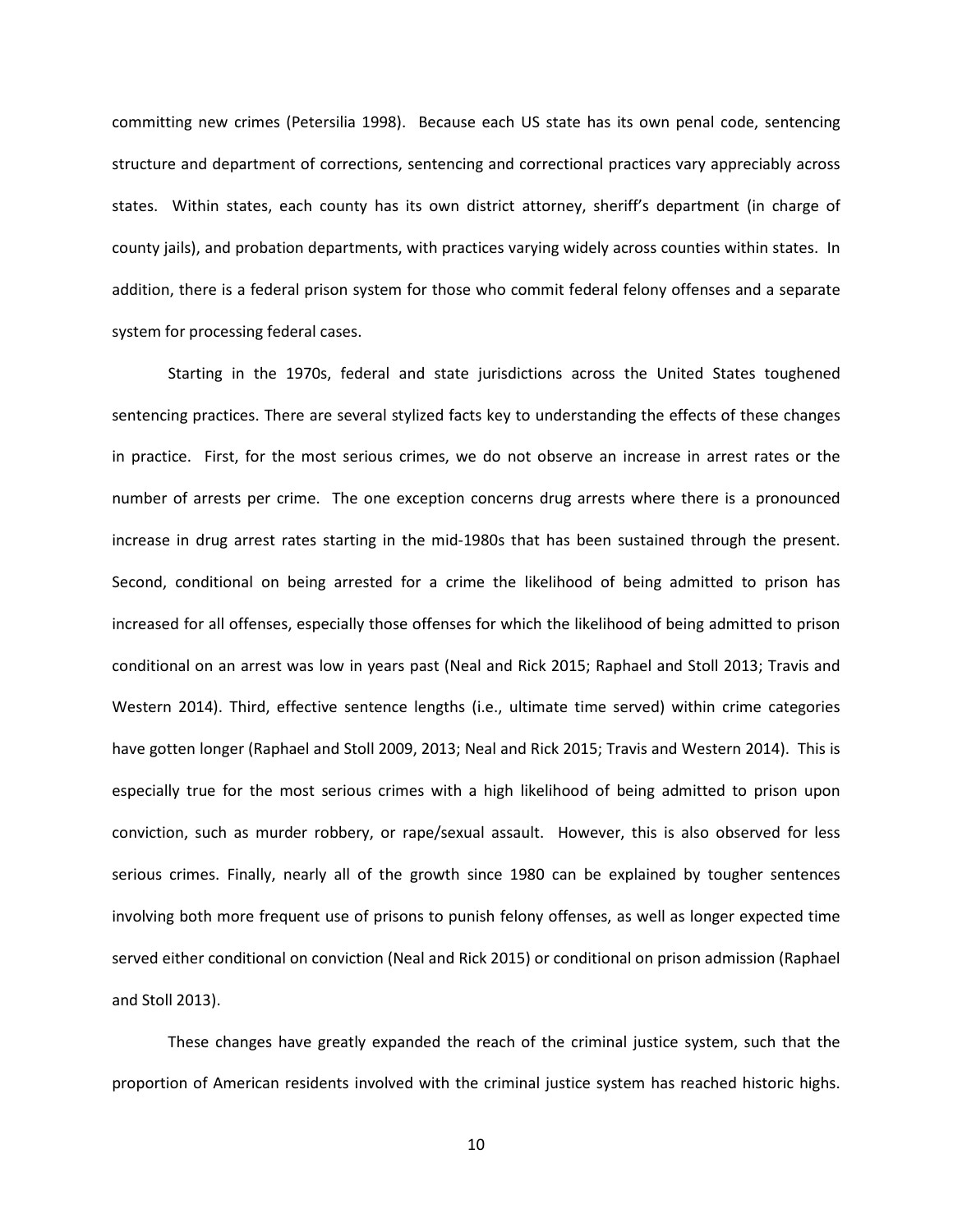Figure 6 presents time series for various correctional populations, all expressed per 100,000 US residents. Between 1980 and 2013, all rates increase dramatically. The probation caseload is the largest in any given year, with roughly 500 per 100,000 on probation in 1980 expanding to over 1,200 per 100,000 in 2013. Between 1980 and 2007, the number of inmates in a state or federal prison increased from 145 per 100,000 to 530 per 100,000. In recent years, the prison incarceration rate has receded somewhat, in large part due to policy reforms in California, the state with the second largest prison system in the country following the federal system. Jail incarceration rates have increased with prison incarceration rates, increasing from 81 inmates per 100,000 in 1980 to a peak of 259 inmates in 2007 before receding slightly to a rate of 237 in 2013. Over the time period depicted in the figure, the percent of the adult population under some form of active criminal justice supervision nearly tripled from 1.1 to 3 percent.

The population of adults involved with the criminal justice system is highly skewed towards specific demographic and socioeconomics groups (Raphael and Stoll 2013). For example, men account for roughly 93 percent of state and federal prison inmates and 88 percent of local jail inmates. Prison and jail inmates have very low levels of formal educational attainment, with 66 percent of state prisoners, 56 percent of federal prisoners, and 55 percent of local jail inmates having less than a high school degree. African Americans are heavily over-represented among the incarcerated, accounting for 43 percent of state prisoners, 46 percent of federal prisoners, approximately 50 percent of jail inmates, in comparison with 13 percent of the US population as a whole. Hispanics are also overrepresented relative to the proportion to the general population, though to a lesser degree. Finally, most of the incarcerated are in prime working age ranges for men, ranging from their late 20s to their early 40s.

Whether measured at a point in time or as a cumulative life risk, incarceration, probation, and parole are common experiences in many minority communities. Tabulations from the 2010 American Community Survey indicate that roughly 11 percent of black men between 26 and 40 are residing in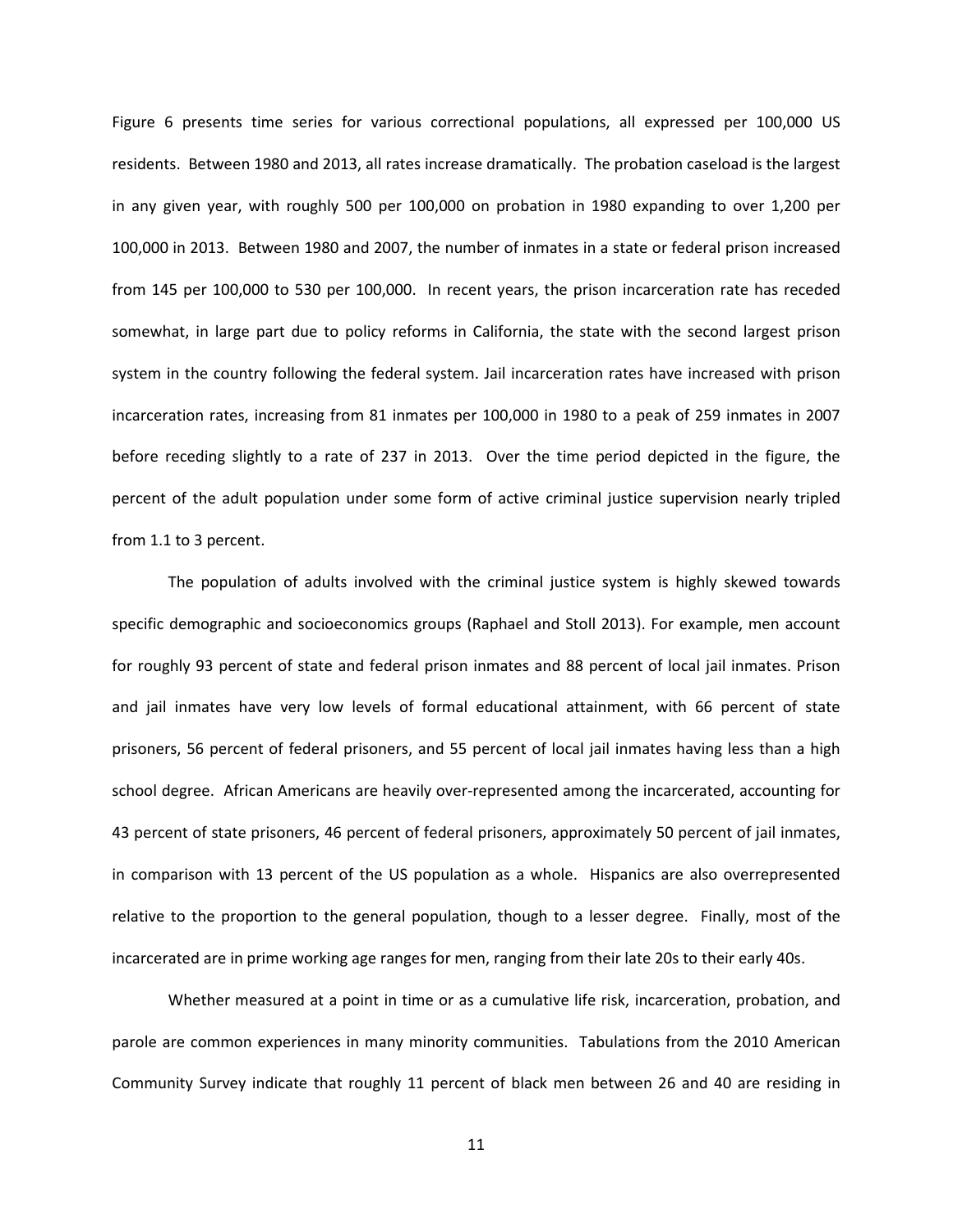institutionalized group quarters on any given day. Narrowing the focus on black male high school dropouts in high incarceration age ranges yields institutionalization rates of nearly one-third (Raphael 2005). The Bureau of Justice Statistics estimates that nearly one-third of black males born in 2001 will serve prison time at some point in their lives. The comparable figure for Hispanic men is 17 percent (Bonczar 2003). Using data from the Panel Study of Income Dynamics, Petit and Western (2004) estimate that for African-American men born between 1965 and 1969, 20.5 percent had been to prison by 1999. The comparable figures were 30.2 percent for black men without a college degree and approximately 59 percent for black men without a high school degree. We do not have comparable estimates for the proportions who have ever served a jail spell, been convicted of a felony or misdemeanor, been arrested, or been sentenced to probation, but such tabulations would undoubtedly reveal additional racial and ethnic disparities.

A great deal of research effort has been devoted to exploring many of the "collateral consequences" of the expansion of correctional populations; that is to say the unintended consequences of punishment on convicted offenders, their families, and their communities more broadly. Collateral consequence studies have addressed the effects of criminal justice involvement on employment prospects (Grogger 1995, Holzer et. al 2006, Pager 2003, Western 2006, Mueller-Smith 2015), health outcomes (Johnson and Raphael 2009, Schnittker et al 2011), family budgets (Johnson 2009, Comfort 2007, Braman 2004), problem behaviors and depression among children of the incarcerated (Wakefield and Wildeman 2013), and political participation and civic engagement (Uggen and Manza 2002, Lerman and Weaver 2014), to name a few areas of inquiry. Several studies find evidence of perverse effects of incarceration spells on future criminal activity (Aizer and Doyle, *forthcoming*, Mueller-Smith 2015, Nagin, Cullen and Johnson 2009) as well as adverse effects of harsher conditions of confinement (Lerman 2013) and poor rehabilitation incentives for the incarcerated (Kuziemko 2012) on criminal recidivism.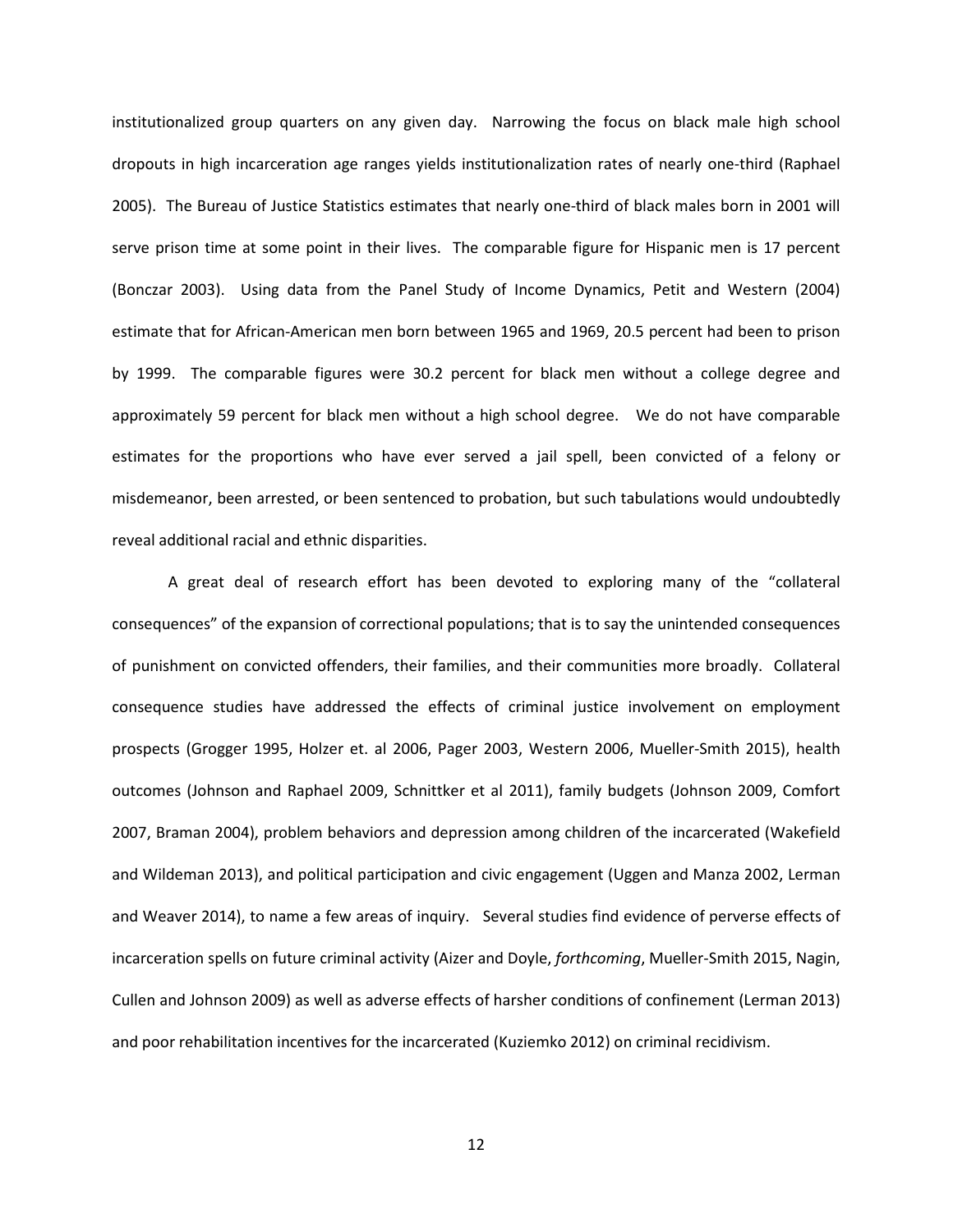The increasing prevalence of fines and fees imposed on those convicted of crimes raises an issue of how an intended consequence of the criminal justice system—the fees and fines--can lead to an array of unintended consequences. This issue recently received much attention with the release of an investigative report by the US Department of Justice Civil Rights Division (2015) analyzing the practices of the City of Ferguson, Missouri in the wake of the shooting death of Michael Brown by a Ferguson police officer in August 2014. The report noted the excessive and aggressive use of fines and fees imposed for minor crimes, with this revenue accounting for roughly one-fifth of the city's general fund sources. The city of Ferguson in is part of a broader trend. Courts and in some instances municipalities may impose a series of legal financial obligations on those convicted of crimes. These charges take many forms, including fees for the expense of jail incarceration, fees imposed on indigent defendants for the provision of a public defender, fees and surcharges for court cost reimbursements as well as for probation supervision, fines levied at sentencing for punishment, and restitution awards that compensate specific victims or that contribute to specific victim compensation funds (Bannon, Negrecha, and Diller 2010). Arrearages are common among individuals convicted of felony as well as misdemeanor offenses, with substantial heterogeneity in practices across U.S. counties. While there is little information on cumulative outstanding legal financial obligation, we estimate that in 2012 fine and forfeiture revenue accruing to local, county, and state governments amounted to \$15.3 billion.<sup>[7](#page-15-0)</sup>

The use of fines and fees has increased in recent years. The best work on this topic is presented in Harris, Evans, and Beckett (2010). $^8$  $^8$  In an analysis of nationally representative sentencing records and inmate surveys, the authors document an increase between 1991 and 2004 in the proportion of

<span id="page-15-0"></span> $<sup>7</sup>$  This estimate is based on our tabulations from the 2012 Census of Governments: State and Local Finances</sup> revenue category U30, "Fines and Forfeits".

<span id="page-15-1"></span><sup>&</sup>lt;sup>8</sup> See also Beckett and Harris (2011) and Harris, Evans and Beckett (2011). Nagin (2008) provides a thoughtful discussion of the potential role of fines and fees in the US criminal justice system as an alternative sanction to incarceration, with attention to the implementation details, coordination requirements, and ethical tradeoffs. In addition, Ruback and Bergstrom (2006) provide a review of research on fines, fees, and restitutions and a discussion of the more systematic use of fines in western European countries.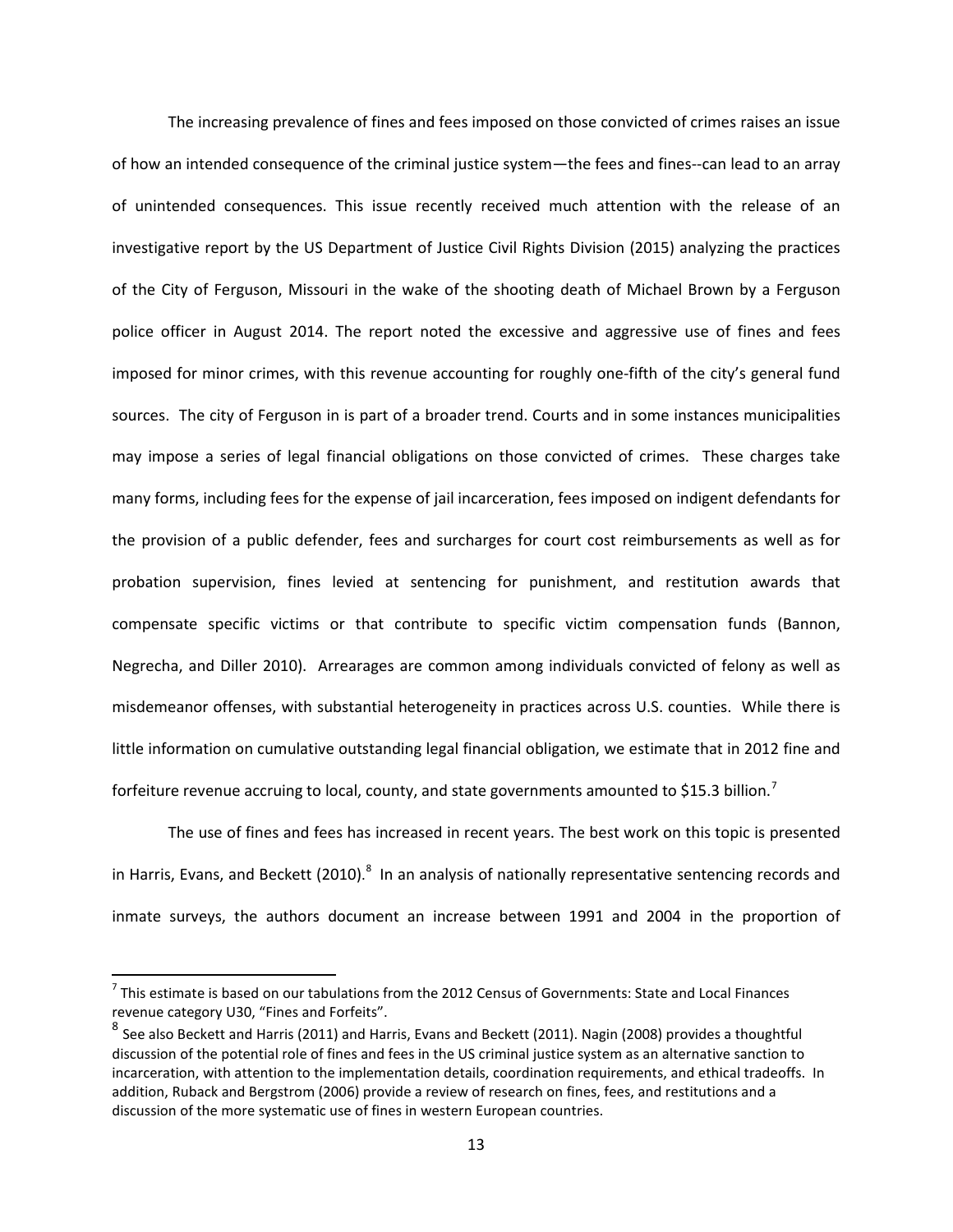convicted felons with fines imposed at sentencing from 0.11 to 0.34. In addition, the proportion with outstanding restitution orders increases from 0.11 to 0.25. The authors also find that for convicted felons sentenced to jail rather than prison, or probation rather than prison or jail, the incidence of fines imposed at sentencing increases nearly threefold.

The authors also analyze administrative data on sentences imposed by Washington state superior courts in the first two months of 2004, a period of time where roughly 3,000 felony sentences were handed down. In addition to estimating mean and median monetary sanctions for these sentences, the authors randomly selected 500 individuals and cumulated lifetime monetary sanctions (including those imposed through juvenile courts) through the year 2008. The monetary sanctions exhibit great variability within offense category, and tend to be largest for drug felonies. This analysis revealed that many who are convicted of felony offenses carry substantial arrearages, and pay them off very slowly. They estimate that the median outstanding debt amounts to roughly half the likely annual earnings of the individuals impacted, while the mean balance is equal to a full year of potential earnings.

Money is fungible. When fines and fees are imposed as part of a criminal prosecution, at least some of the financial burden will devolve on to the household of the person involved with the criminal justice system. When someone who is involved in the criminal justice system has reduced employment prospects, some of those financial costs will again be born by others in their household. We have said nothing about the family resources devoted to replenishing inmate commissary accounts, the devotion of household resources to prison phone calls, time devoted to visiting family members and the other manners by which a family member's involvement with the criminal justice system may tax a household's resources. To our knowledge, aggregate data on such costs do not exist.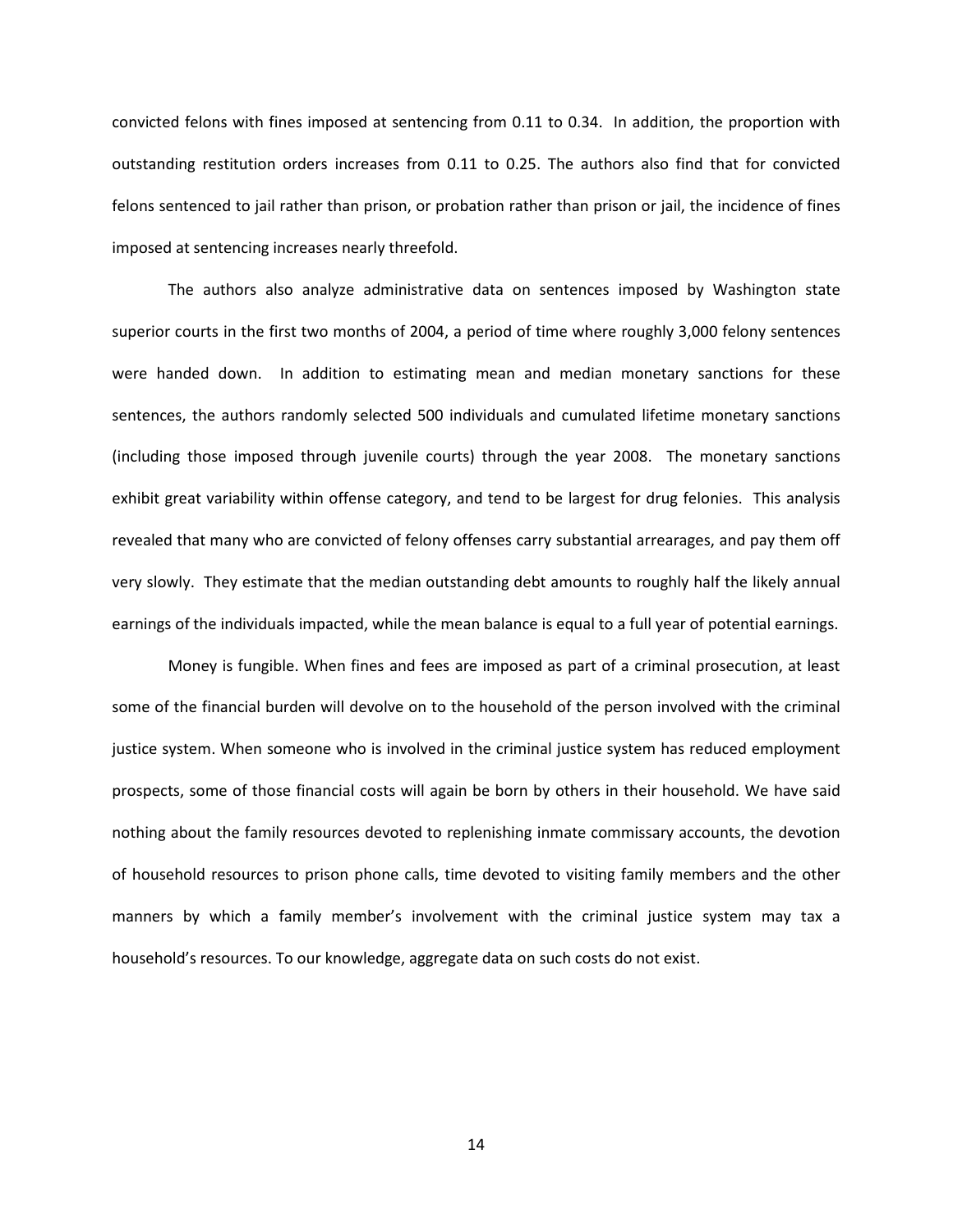#### **The criminal justice expansion and the decline in crime**

We have documented unprecedented shifts in both crime and punishment. Crime rates have declined considerably since the early 1990s, and in a manner such that the benefits of this decline are quite progressively distributed. On the other hand, criminal sanctioning has become considerably more severe, with the direct and indirect impacts of this increased severity being regressively distributed. The juxtaposition of these two trends begs questions concerning what is driving the decline in crime and whether current punishment practices are necessary for maintaining currently low crime rates.

What caused the decline in US crime rates starting around 1991? There are a myriad of theories, but no smoking-gun explanation for these phenomenal changes. One body of research has focused on US time-series and cross-state evidence, both on changes in criminal justice policies and also on demographic and other factors that could have affected crime rates. However, a complicating factor is that many other western high-income countries with drastically different criminal justice systems have experienced a fall in crime rates since the 1990s, which suggests that discussions of cause and effect focused on distinctively American crime-enforcement policies and social events may be missing some important causal factors.

In the US-focused literature on the decline of rates of crime, among the many explanations that have been offered and evaluated by researchers are the general aging of the population (Levitt 2004; Baumer and Wolff 2014), a delayed effect of the legalization of abortion (Donohue and Levitt 2001; 2003, Foot and Goetz 2005), lower blood-lead levels among successive birth cohorts associated with the removal of lead from gasoline and paint (Rick 2000, 2007; Reyes 2012), technological innovations that have made it more difficult to steal, especially locking systems in new cars (Farrell, Tilley. and Tseloni 2014), higher police staffing levels (Chalfin and McCrary forthcoming), innovative policing strategies (Braga and Bond 2008; Weisburd et. al 2010, Zimring 2007), an increase in the deployment of private security guards (Cook and MacDonald 2010, 2011) the waning of the crack cocaine epidemic (Fryer et. al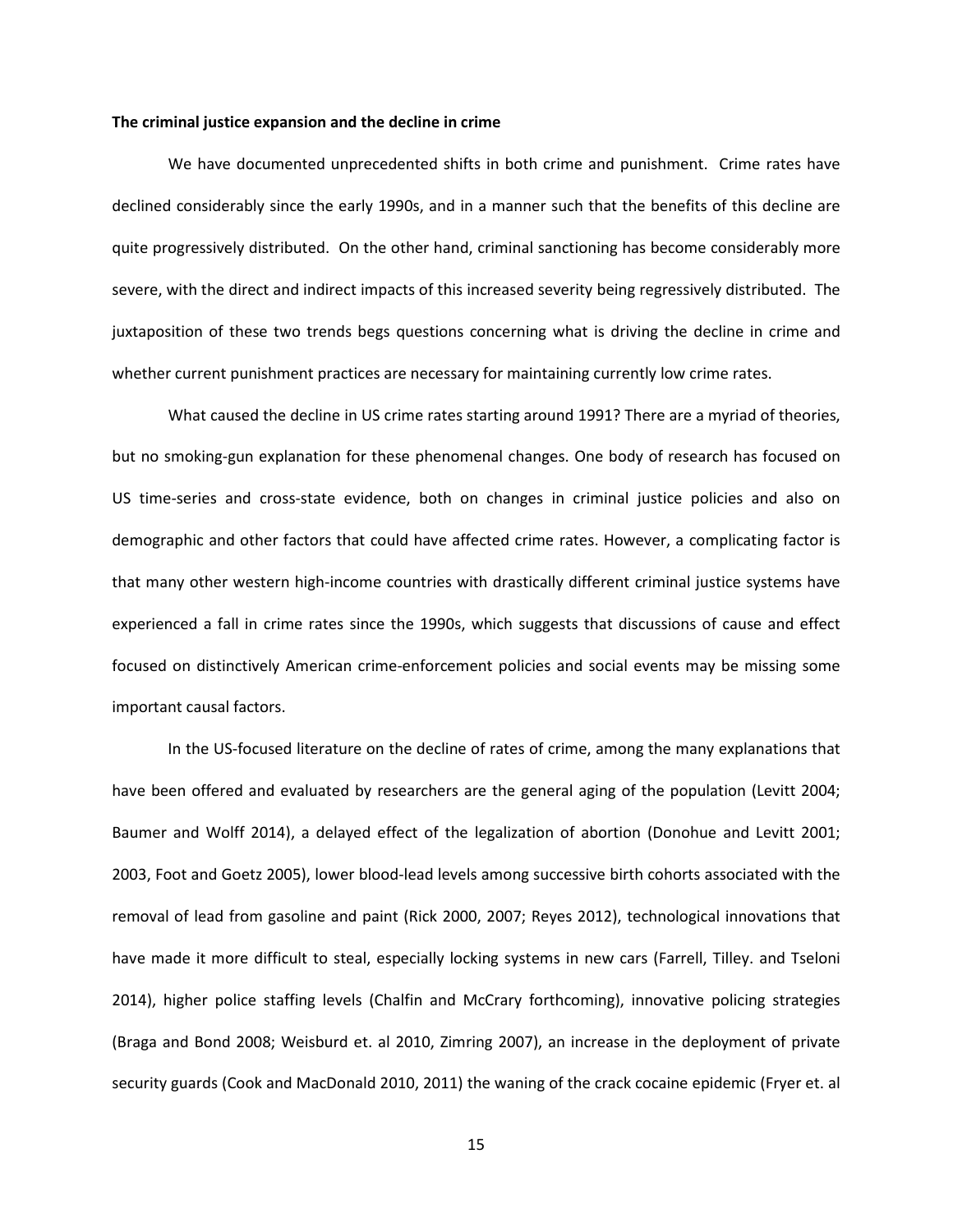2013), and the enormous rise of US incarceration rates (Levitt 1996; Liedke, Piehl, and Useem 2006; Raphael and Stoll 2013; Lofstrom and Raphael 2015). In an earlier assessment of the contribution of these factors in this journal, Levitt (2004) argues that nearly all of the US crime decline since 1991 can be explained by four factors: the legalization of abortion, the waning of the crack epidemic, the rise in the US incarceration rate, and the increase in police staffing levels.

All of these hypothesized factors remain active areas of research. Here, we will focus in particular on the possible linkage from incarceration to crime. As noted in the introduction, those who benefit most from the reduction in crime and those who are most likely to be incarcerated both come from the poorest communities in the country. Thus, the question arises as to the extent to which these communities face a tradeoff between lower crime rates and higher incarceration rates.

Before discussing specific research on the relationship between incarceration and crime, it is intriguing to note that other high-income countries have experienced a similar fall in crime rates without much change in their criminal justice enforcement or incarceration patterns. Zimring (2006, 2007) has noted the remarkable similarities between crime trends in the United States and Canada. Canada's property crime rate peaks in 1991 at 6,160 incidents per 100,000 before declining to 2,342 in 2013. Canada's violent crime rate peaked at 1,084 incidents per 100,000 before declining to a rate of 766 in 2013.<sup>[9](#page-18-0)</sup> However, Canada's overall incarceration rate exhibits comparatively little variation. The incarceration rate inclusive of pre-trial detainees (referred to as those on remand) in 2013 stood at 139 per [10](#page-18-1)0,000,<sup>10</sup> slightly higher than years past, but slightly less than one-fifth the comparable rate for the United States in 2013.

<span id="page-18-0"></span><sup>&</sup>lt;sup>9</sup> See Statistics Canada[, http://www.statcan.gc.ca/pub/11-630-x/11-630-x2015001-eng.htm,](http://www.statcan.gc.ca/pub/11-630-x/11-630-x2015001-eng.htm) accessed on February 22, 2016. The similarities between US and Canadian homicide trends figure prominently in interpretation of some time series research pertaining to the deterrent effect of capital punishment, as in Donohue and Wolfers (2005)

<span id="page-18-1"></span><sup>10</sup> See Statistics Canada, http://www.statcan.gc.ca/pub/85-002-x/2015001/article/14163/c-g/desc/desc01 eng.htm, accessed on February 22, 2016.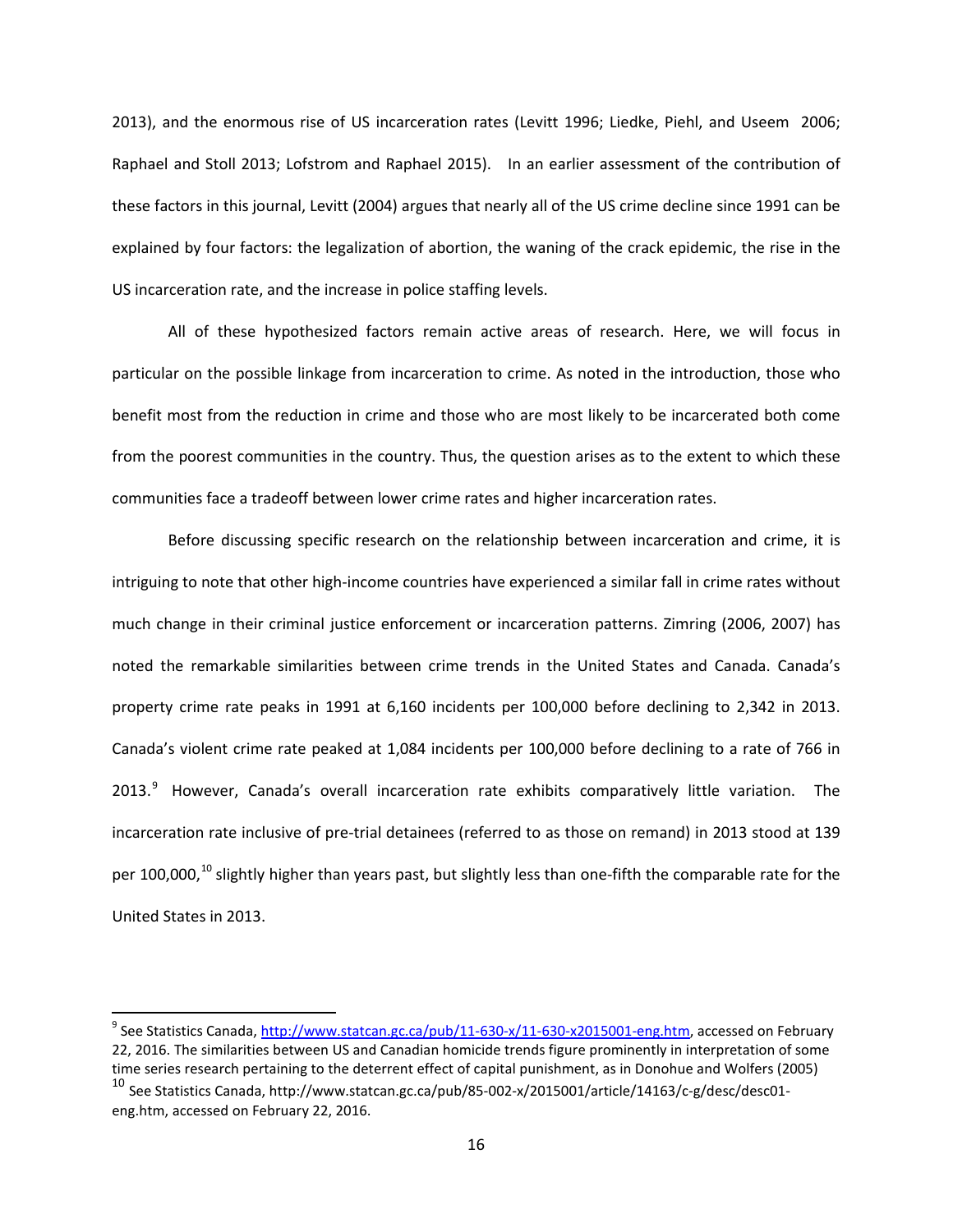Tonry (2014) and Farrell, Tilly, and Tseloni (2014) provide further comparisons to mostly western European nations. While the timing of crime peaks and declines differ somewhat across countries, they observe substantial declines in violent crime, and lethal violence in particular, throughout Western Europe, with the timing of the declines in the United Kingdom most similar to crime trends in the United States. Taking a longer historical view, Eisner (2001, 2008, 2014) argues that criminal violence and lethal violence in particular have declined considerably and almost continuously since the thirteenth century AD. From this long-run perspective, the increase in violent crime throughout the western world beginning in the mid-1960s appears to be an aberration from a longerterm historical trend, with the downward trend resuming in the 1990s (Eisner 2008). Note, incarceration rates in Western European countries are more in line with Canadian rates and a fraction of the incarceration rates in the United States.

The comparable declines in crime in other nations raise questions regarding deeper forces in western societies that are tending towards lower offending levels and casts some doubt on the claims that the specific criminal justice policy choices made in the United States are the key in explaining the crime declines. That being said, there is considerable heterogeneity across US states and cities in criminal justice practices and changes therein as well as ample and sometimes discrete policy variation in many national settings that permit well-identified study of the determinants of crime rates within nations. Moreover, there are important differences in either timing and/or magnitude of the US crime decline compared with the declines observed in other countries, suggesting that while the US experience may reflect broader trends in criminality worldwide, there are factors that are specific to United States or to other specific countries that certainly merit consideration.

Levitt's 2004 review of the crime decline attributes one-third of the decline to increases in incarceration during the 1990s. This assessment was based largely on research studying the incarceration-crime relationship using data spanning the late 1970s, 1980s, and very early 1990s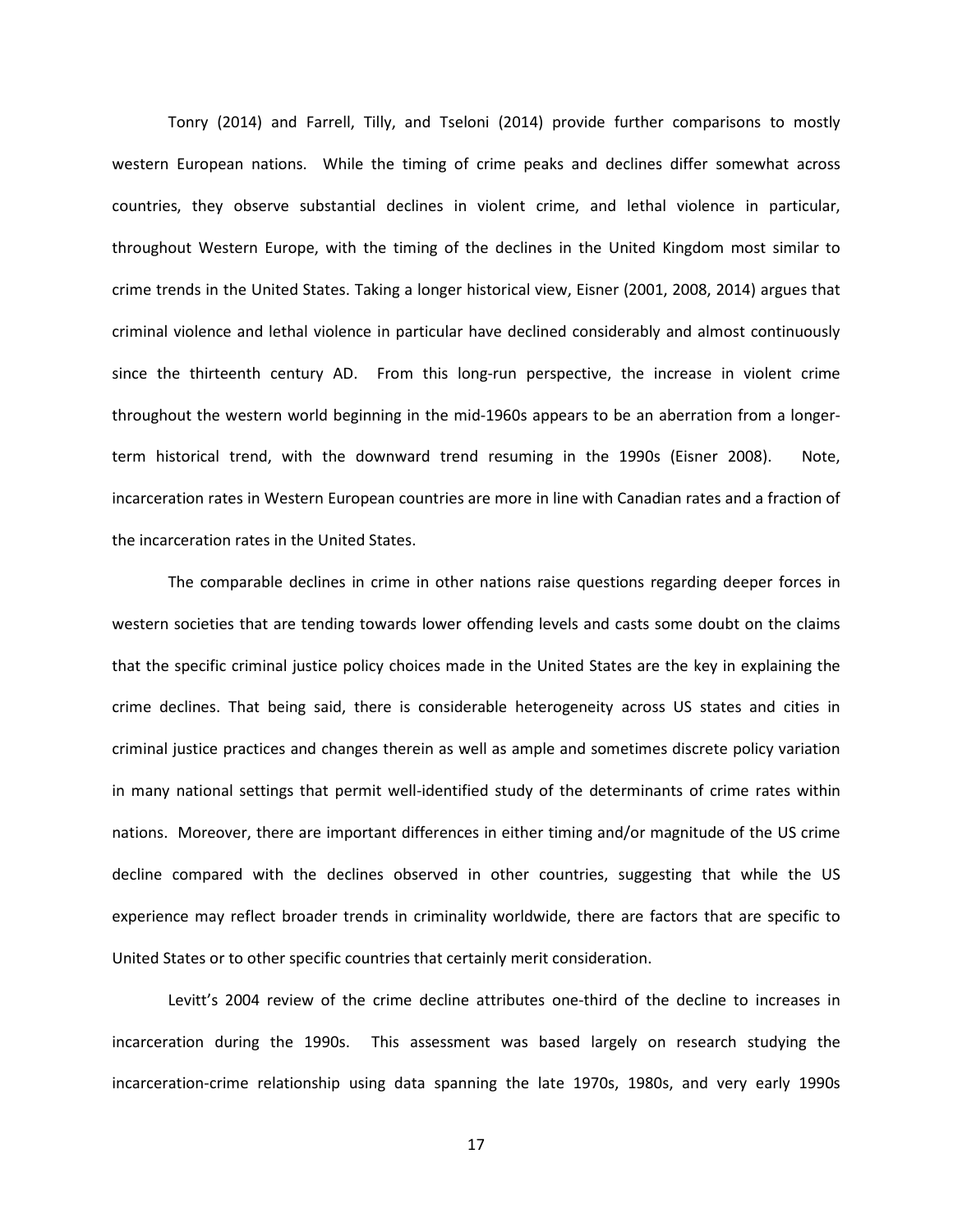(specifically, the estimates in Levitt 1996). Since the publication of Levitt's (2004) assessment, there have been several quasi-experimental studies of the prison crime relationship exploiting large, discrete, and policy-induced changes in incarceration rates in the U.S. and elsewhere. There have also been advances in panel data estimates that explore the possibility of diminishing marginal effectiveness of incarceration as a crime-fighting tool. This research indeed demonstrates that at relatively low incarceration rates, exogenous shocks to incarceration levels tend to have fairly large effects on crime, mostly through criminal incapacitation. However, this research also shows very small effects of changes in incarceration rates on crime when the incarceration rate is high—and evidence of diminishing effectiveness sets in at relatively low levels of incarceration.

For example, recent studies of policy shocks in European countries (Barbarino and Mastrobuoni 2014, Buonanno and Raphael 2013, Vollard 2012) show fairly large incapacitation effects in national settings with incarceration rates roughly one-sixth that of the United States. However, even in these very low-incarceration national settings evidence of diminishing effectiveness is apparent. Buonanno and Raphael (2013) find large reverse incapacitation effects of a mass Italian prison release in 2006 on felony offending, on the order of 13 to 18 reported felony offenses for each prison year not served. However, the effects are much smaller in Italian provinces with high pre-shock incarceration rates and larger in provinces with lower rates, with "high" incarceration provinces in Italy having combined postand pre-trial incarceration rates that are generally below 200 per 100,000s. Vollard (2012) finds that the application of a Dutch sentence enhancement for habitual offenders (those convicted of a new crime with 10 or more prior felony convictions) netted considerably less active offenders in Dutch municipalities that dipped further into the pool of local suspects in applying the sentencing enhancements.

In Lofstrom and Raphael (2016), we look at a recent policy shock to California. In October 2011, the state implemented sentencing reforms under pressure from a federal court order that greatly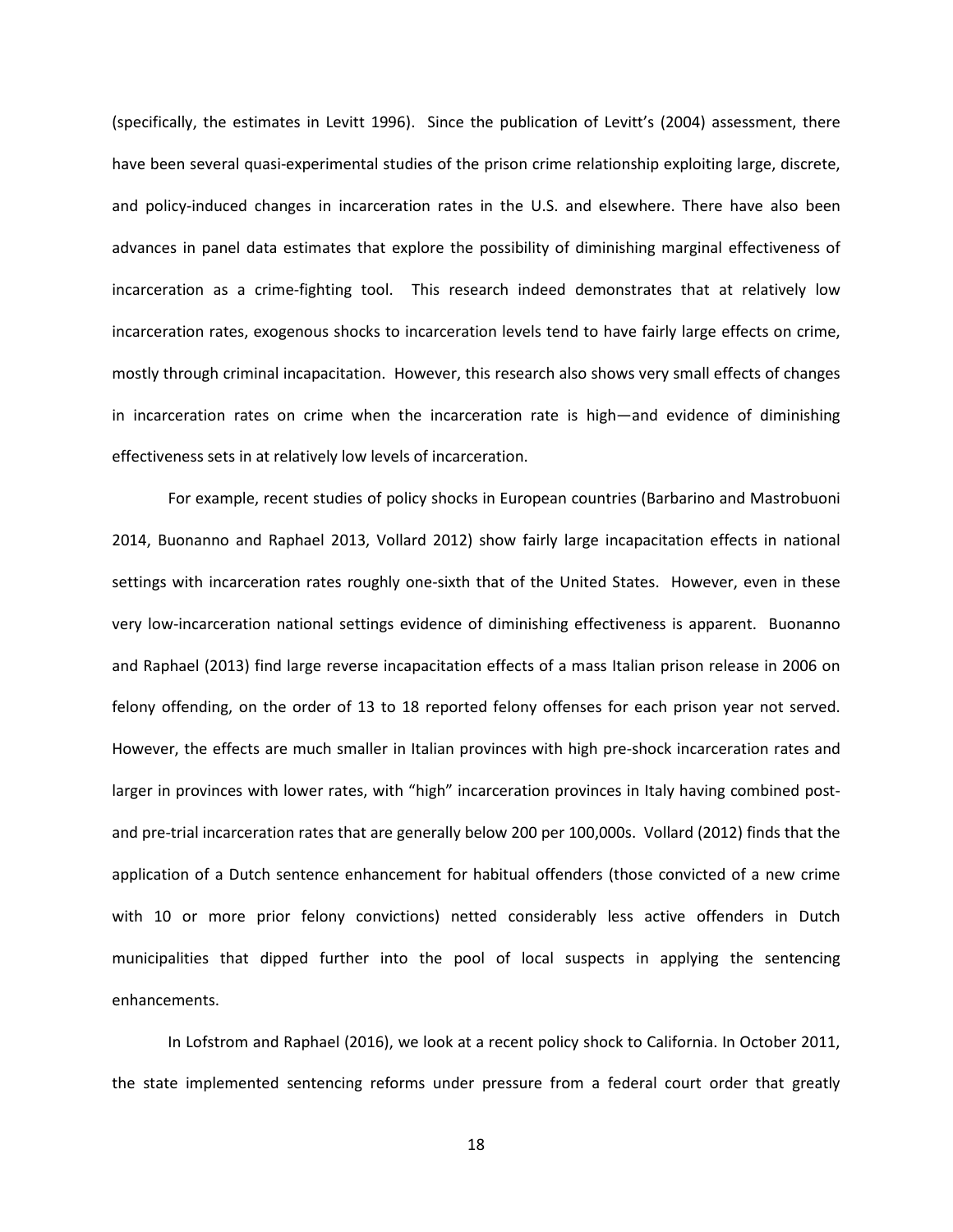limited the use of prison for technical parole violations and defined a class of less serious offenders to be diverted from prison sentences to locally imposed sanctions. In a relatively short time period (within one year), the state's prison population declined by nearly 28,000 inmates (roughly 13 percent), with an offsetting increase in the jail population of approximately 8,000 inmates. The reform reduced the state's incarceration rate (combining prison and jail together) to levels not seen since the early 1990s, effectively wiping away most of the prison growth coinciding with state's decline in crime (see Figure 7).

The sharp decline in incarceration in 2011/2012 had very small effects on the state's crime rates. Crime trends in California have been comparable to those of the nation, with reported property crime rates peaking in 1991 and violent crime rates peaking in 1992. California crime rates decline considerably through 2010—the last full year before the sentencing reforms. There is a slight uptick in violent crime 2012, though this small uptick also occurred in states with comparable crime trends to California. Moreover, counties that experienced a larger reduction in their county-specific incarceration rates as a result of this reform did not experience relative increases in violent crime. In contrast, there is a more notable uptick in property crime above and beyond what is observed for a comparison group of states and also is larger in counties disproportionately impacted by the reform. However, the effect is small. We estimate that California sentencing reform lead to 1.2 additional property felonies per prison year not served, with the effect almost entirely concentrated on auto theft. Notably, both property and violent crime rates in California remain at historical lows (see figure 8), far below the crime rates of the early 1990s, despite complete reversal of the state's incarceration growth since the early 1990s.

These findings for California are in line with recent panel data studies of the prison-crime effect. Liedke, Piehl, and Useem (2006) provide the earliest explicit attempt to assess whether the crime prevention effect of incarceration diminishes with scale. Using data from 1972-2000, in state-level panel data regressions that allow for interaction effects of changes in incarceration rates with the incarceration level, the authors find that the effect of incarceration on crime diminishes rapidly with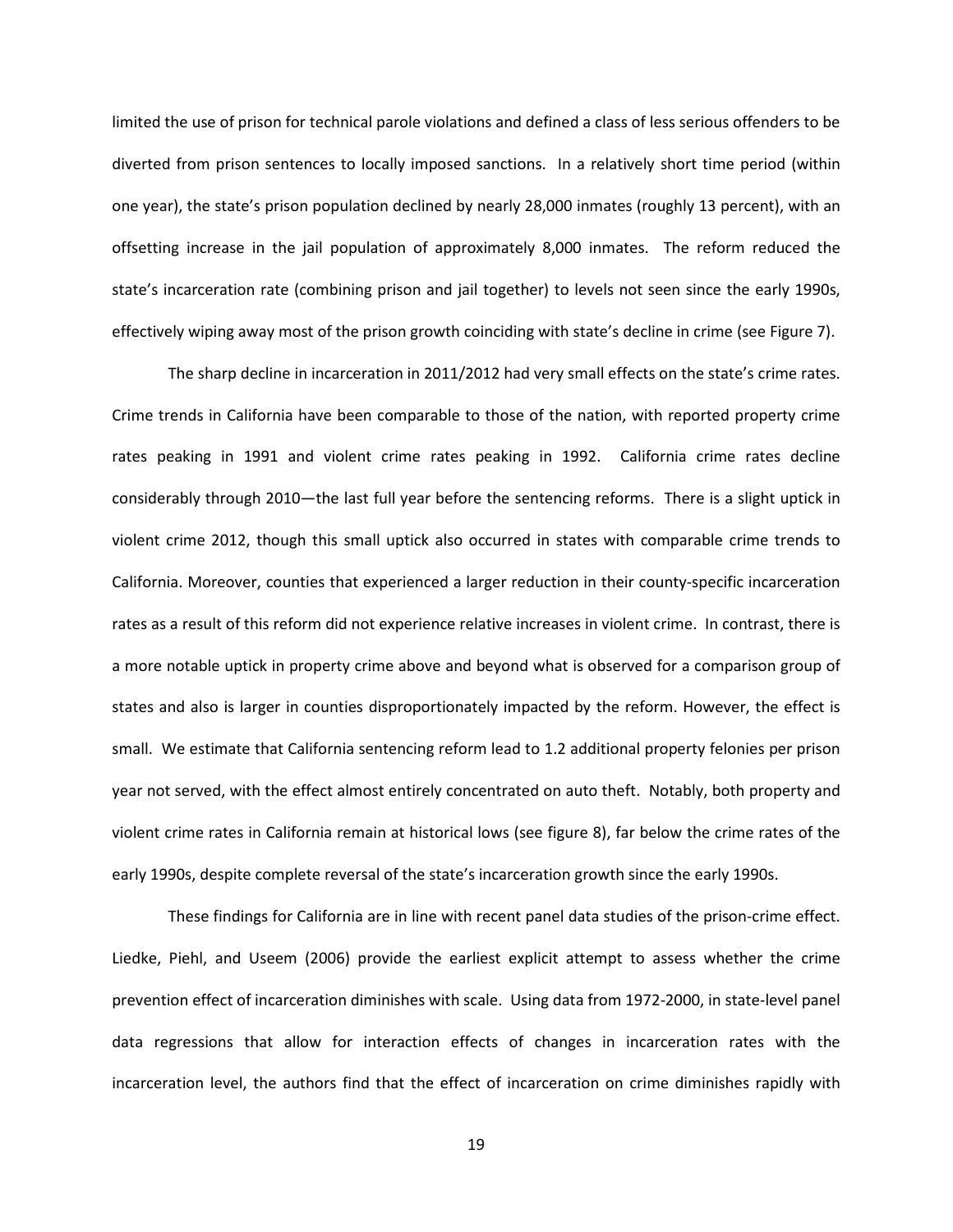scale, approaches zero somewhere between an incarceration level of 300 and 400 per 100,000, and possibly even turns positive at incarceration rates above that level.<sup>[11](#page-22-0)</sup>

Johnson and Raphael (2012) provide further evidence of diminishing marginal effectiveness of incarceration. The authors use an instrument for incarceration based on the difference between a state's current incarceration rate and the state's steady-state incarceration rate implied by observable admissions and release rates. The authors derive an empirical prediction regarding the impact of this difference on next-year's change in incarceration based on a theoretical model of the relationship between crime and incarceration, and derive the conditions under which the transitory disparity between the actual and steady state incarceration rate provides a valid instrument for one-year lead changes in the actual incarceration rate. The authors then analyze state-level panel data for two time periods: 1978 to 1990 and 1991 to 2004. The former period is characterized by a relatively low incarceration rate (186 per 100,000) while the latter period is characterized by a much a higher incarceration rate (396 per 100,000). For the early period, an additional prison year served is estimated to prevent roughly 2.5 felony violent offenses and 11.4 felony property offenses, figures consistent with the crime-prison elasticities reported in Levitt's seminal study of the effect of prisoner over-crowding lawsuits (Levitt 1996). However, the comparable figures for crimes prevented per prison year served for the period 1991 through 2004 are 0.3 violent felony offenses and 2.7 felony property offenses. Raphael and Stoll (2013) reproduce this analysis with updated data for three time periods: 1977 through 1988, 1989 through 1999, and 2000 through 2010, with corresponding weighted-average state incarceration

<span id="page-22-0"></span> $11$  Theoretically, the use of incarceration can increase crime rates to the extent that the experience of incarceration is "criminogenic," or criminality enhancing. This outcome could occur if incarcerated individuals acculturate to criminal norms, learn how to be a better criminal while serving time, experience erosion of human capital valued in legitimate employment, or become accustomed and perhaps undeterred by the prospect of future prison spells. Mueller-Smith (2015) and Aizer and Doyle (forthcoming) both find evidence of net criminogenic effects of incarceration for adults sentenced in Harris County, Texas and juvenile sentenced in Cook county Illinois, respectively. Both identify exogenous variation in detention exploiting random assignment to judges and inter-judge variation in sentencing severity. Nagin, Cullen, and Lero-Johnson (2009) offer a literature review of research assessing the effects of prior prison time on future offending.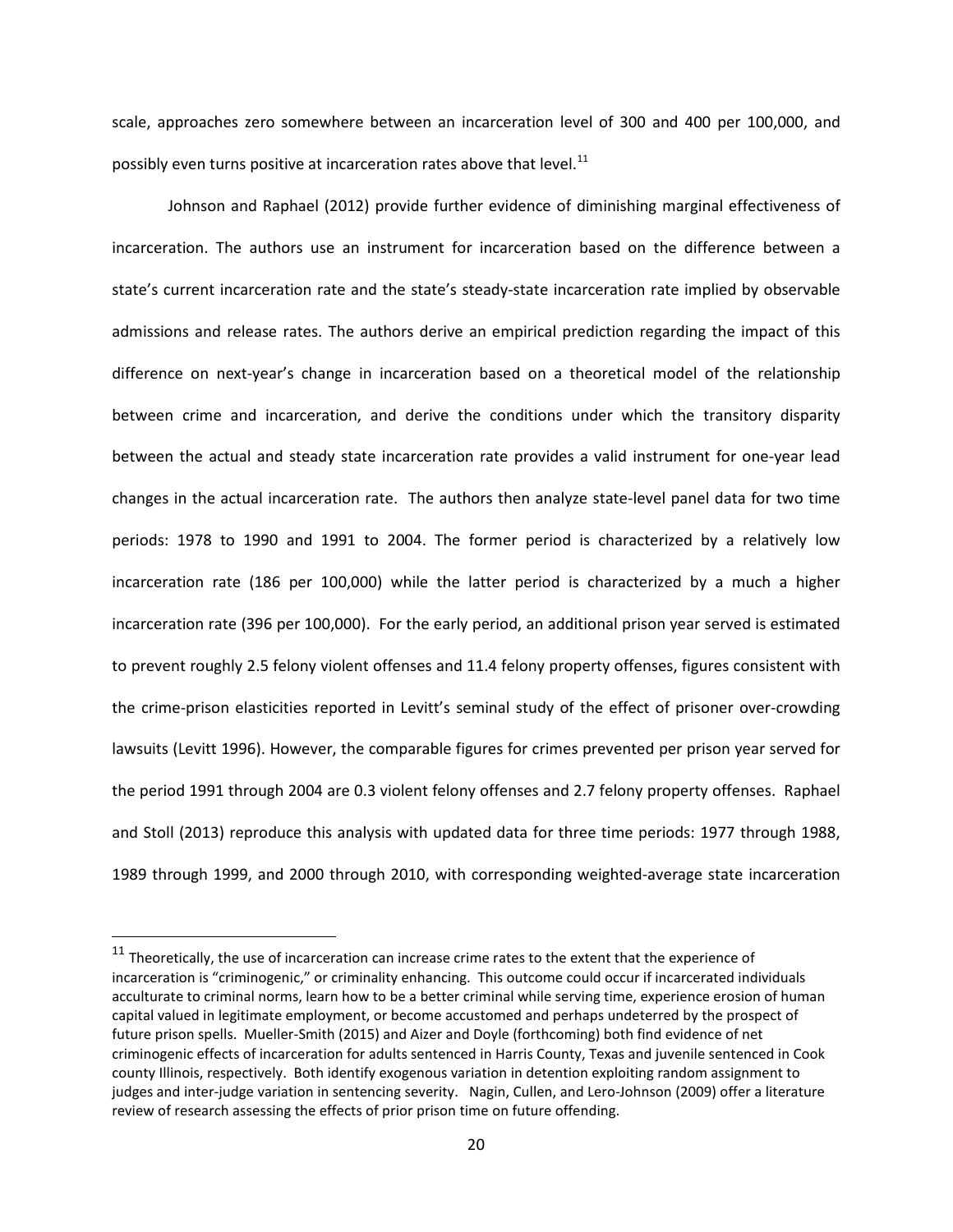rates of 171, 349, and 449. This reanalysis find very small prison-crime effects for the latter two time periods (effectively zero for violent crime), but fairly large effects for the earliest time period, strongly suggestive of diminishing returns to scale.

These state-level panel data studies can be used to tabulate the contribution of expanded prison populations to declines in crime since the early 1990s. The estimates in Raphael and Stoll (2013) suggest that at most 7 percent of the decline in property crime since 1990 can be attributed to incarceration growth and none of the decline in violent crime. The larger estimates for the 1980s, however, suggest that had the prison population not expanding between 1975 and 1989, the property and violent crime peaks in the early 1990s would have been roughly one-third higher.

These studies suggest that drawing conclusions about how changes in incarceration rates will affect crime must keep the context of the study in mind. The collective clemency in Italy is obviously different from California's sentencing reforms, which were focused on limiting the use of prison for technical parole violations and less serious crimes, which in turn were different from the policy change of enhancing sentences for career criminals in Netherlands. It can't be assumed that levels or changes incarceration rates or sentencing practices in one country will have similar effects in other countries with different institutions and history. In addition, changes in incarceration seems to have diminishing returns on crime, and thus it seems reasonable to argue that the rise in incarceration through the 1970s and into the 1980s may have had a substantial effect in reducing US crime rates, while simultaneously arguing that much of the growth in US incarceration rates since 1990 appears to have had little impact on crime.

#### **Conclusion**

The burdens of criminal victimization and criminal justice enforcement have changed drastically in the United States over the past three decades. Crime rates have fallen to historical lows since the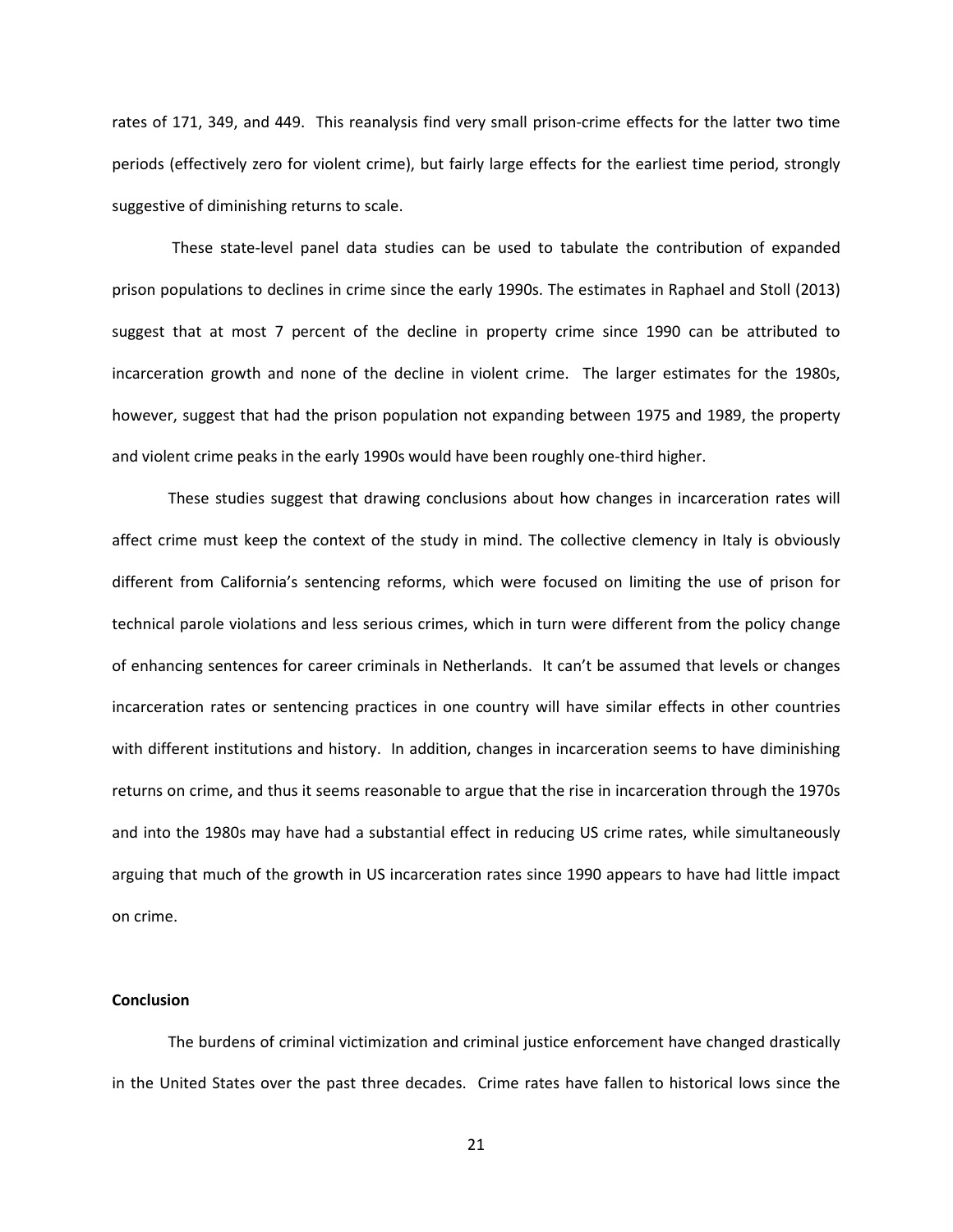early 1990s with much larger absolute declines in relatively poor and minority communities. At the same time, the reach of the criminal justice system has greatly expanded. This predates the decline in crime by nearly a decade and a half, with prison incarceration rates and other correctional population departing from historical levels in the mid-1970s. However, this expansion accelerates in the early 1990s. In recent years, correctional populations have receded somewhat, due to selective reforms in a handful of states. However, incarceration rates, probation and parole populations, and the population of former prisoners and convicted felons among the non-institutionalized remains at historical highs. Similar to the incidence of victimization, the distribution across demographic groups of criminal justice involvement is highly skewed towards low-income households, less educated men, and African Americans. The great expansion in the scope and intensity of criminal sanctions has been born disproportionately by these groups.

It is certainly the case that on average criminal justice supervision of various severities deters and incapacitates and that the increases in incarceration through the early 1990s suppressed crime rates at the peak, perhaps considerably. However, the vast expansions occurring during the 1990s and during the first few years of the new century have bought little in terms of crime reduction but imposed substantial costs on the sanctioned, their families, and their communities.

Many of the same low-income predominantly African American communities have disproportionately experienced both the welcome reduction in inequality for crime victims and the lesswelcome rise in inequality due to changes in criminal justice sanctioning. While it is tempting to consider whether these two changes in inequality can be weighed and balanced against each other, it seems to us that this temptation should be resisted on both theoretical and practical ground. On theoretical grounds, the case for reducing inequality of any type is always rooted in claims about fairness and justice. In some situations, several different claims about inequality can be combined into a single scale—for example, when such claims can be monetized or measured in terms of income. But the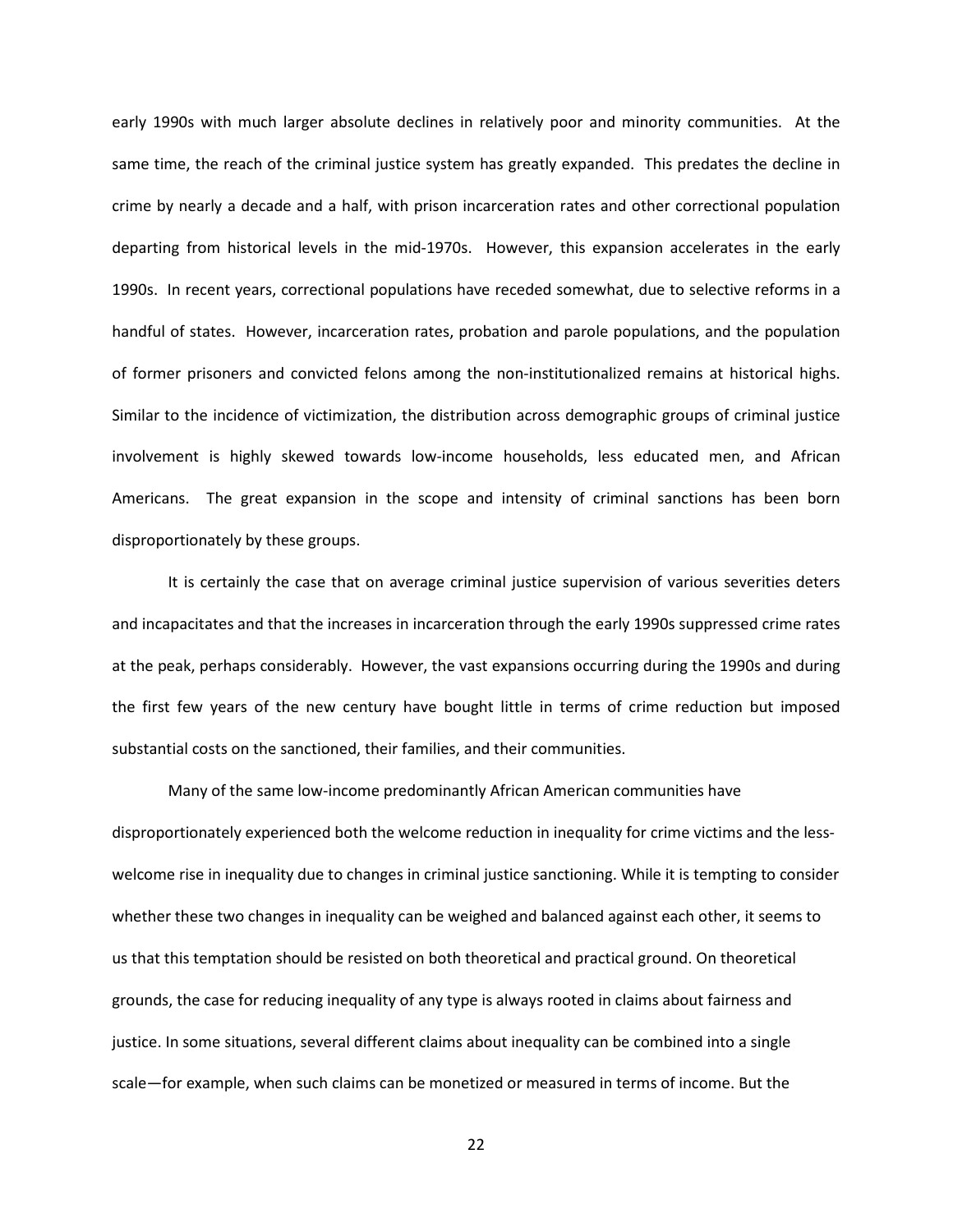inequality of the suffering of crime victims is fundamentally different from the inequality of disproportionate criminal justice sanctioning, and cannot be compared on the same scale. In practical terms, while higher rates of incarceration and other criminal justice sanctions may have had some effect in reducing crime back in the 1970s and through the 1980s, there is little evidence to believe that the higher rates have caused the reduction in crime in the last two decades. Thus, it is reasonable to pursue multiple policy goals, both seeking additional reductions in crime and in the continuing inequality of crime victimization and simultaneously seeking to reduce inequality of criminal justice sanctioning. If such policies are carried out sensibly, both kinds of inequality can be reduced without a meaningful tradeoff arising between them.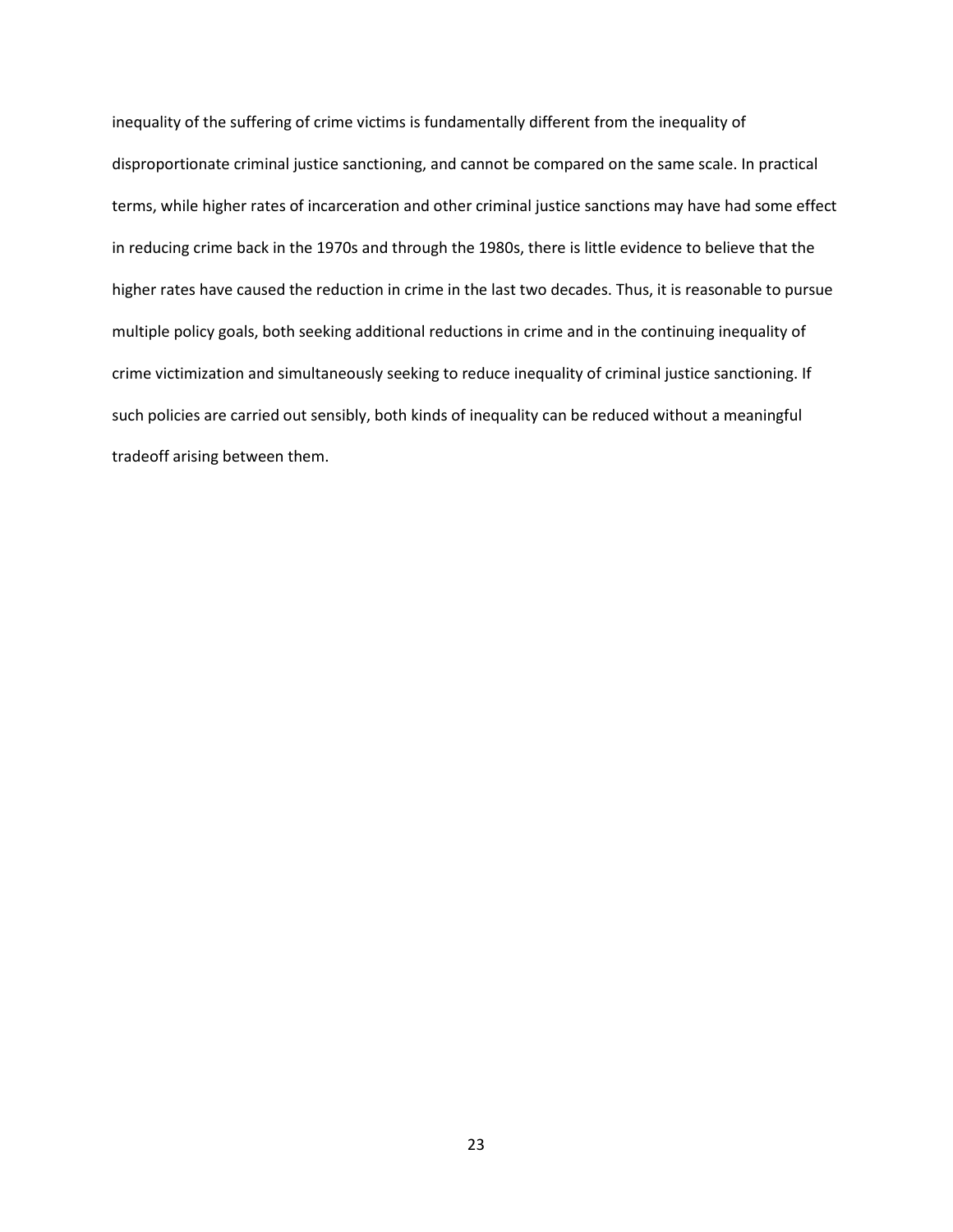### **References**

Aizer, Anna and Joe Doyle *forthcoming,* "Juvenile Incarceration, Human Capital, and Future Crime: Evidence from Randomly Assigned Judges," *Quarterly Journal of Economics*.

Anderson, David A. (2012), "The Costs of Crime," *Foundations and Trends in Microeconomics,* 7(3): 209- 265.

Bannon, Alicia; Diller, Rebekah and Mitali Negrecha (2010), *Criminal Justice Debt: a Barrier to Reentry*, Brennan Center for Justice, New York University School of Law.

Barbarino, Alessandro and Giovanni Mastrobuoni (2014), "The Incapacitation Effect of Incarceration: Evidence from Several Italian Collective Pardons," *American Economic Journal: Economic Policy*, 6(1): 1- 37.

Baumer, Eric P. and Kevin T. Wolff (2014), "The Breadth and Causes of Contemporary Cross-National Homicide Trends," in Tonry, Michael (editor), *Crime and Justice,* 43: 231-288.

Beckett, Katherine and Alexes Harris (2011), "On Cash and Conviction: Monetary Sanctions as Misguided Policy," *Criminology and Public Policy*, 10(3): 505-537.

Blumstein, Alfred and Richard Rosenfeld (1998), "Explaining Recent Trends in Homicide Rate," *Journal of Criminal Law and Criminology*, 88(4): 1175-1216.

Bonczar, Thomas P. 2003. *Prevalence of Imprisonment in the U.S. Population, 1974-2001*. Washington, D.C.: Bureau of Justice Statistics Special Report, NCJ 197976.

Boggess, Scott and John Bound (1997), "Did Criminal Activity Increase During the 1980s? Comparisons Across Data Sources," *Social Science Quarterly*, 78(3): 725-739.

Braga, Anthony A. and Brenda J. Bond (2008), "Policing Crime and Disorder Hot Spots: A Randomized Controlled Trial," *Criminology* 46(3): 577-606.

Braman, Donald (2004), *Doing Time on the Outside: Incarceration and Family Life in Urban America*, University of Michigan Press, Ann Arbor, MI.

Buonanno, Paolo and Steven Raphael (2013), "Incarceration and Incapacitation: Evidence from the 2006 Italian Collective Pardon," forthcoming, *American Economic Review*.

Chalfin, Aaron and Justin McCrary forthcoming, "Are U.S. Cities Underpoliced? Theory and Evidence," *Review of Economics and Statistics*.

Cohen, Jacqueline and Wilpen L. Gorr (2006), Development of Crime Forecasting and Mapping Systems for Use by Police in Pittsburgh, Pennsylvania and Rochester New York, 1990-2001. ICPSR 4545.

Comfort, Megan (2007), "Punishment Beyond the Legal Offender," *Annual Review of Law and Social Science¸* 3: 271-296.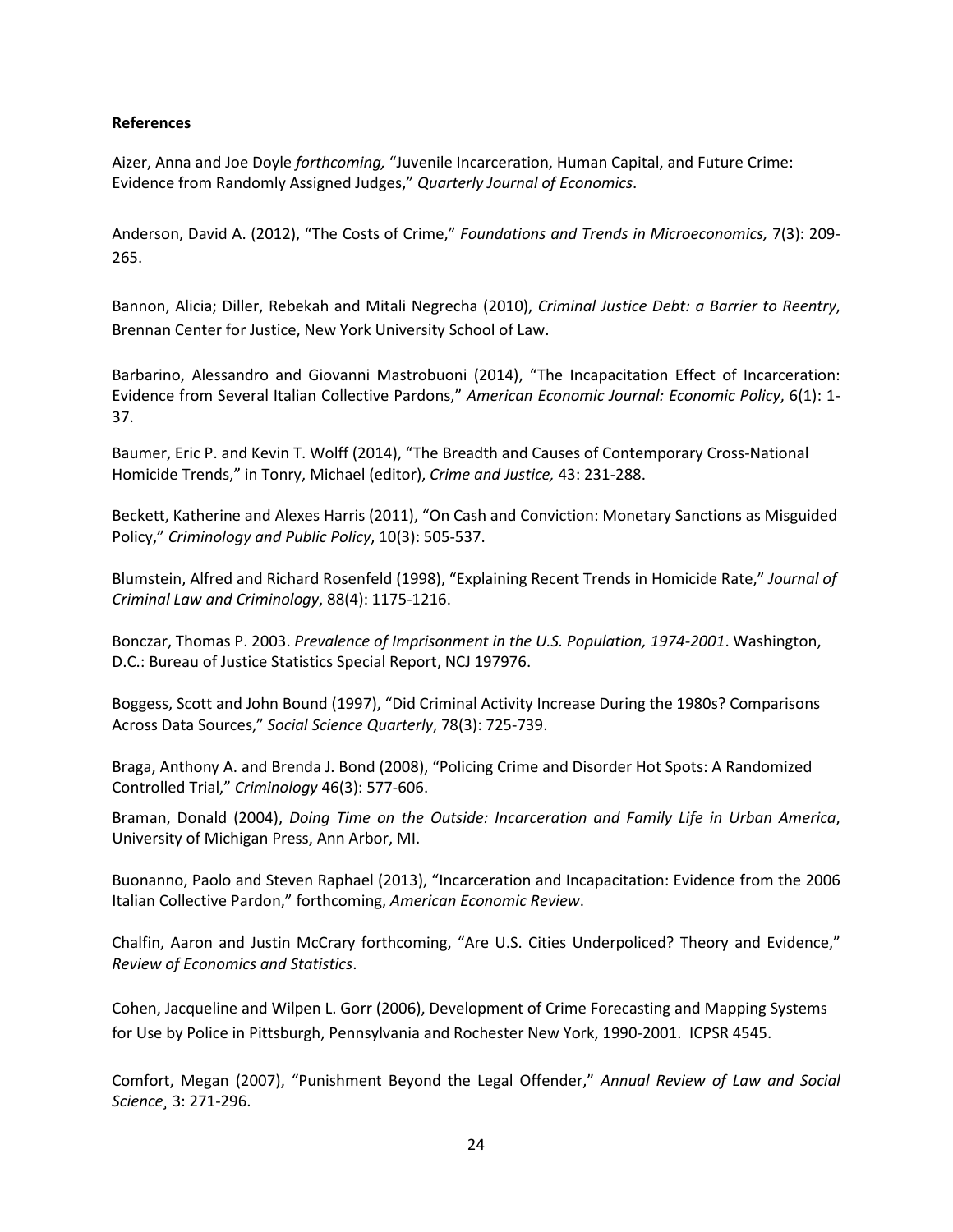Cook, Philip J. and John Mac Donald (2010), "The Role of Private Action in Controlling Crime," in Cook, Philip J.; Ludwig, Jens and Justin McCrary (eds.), *Controlling Crime: Strategies and Payoffs*, University of Chicago Press, Chicago, IL: pp 331-363.

Cook, Philip J. and John Mac Donald (2011), "Public Safety Through Private Action: An Economic Assessment of BIDS," *Economic Journal* 121: 445-462.

Donohue, John J. III and Steven D. Levitt (2001), "The Impact of Legalized Abortion on Crime," *Quarterly Journal of Economics*, 116(2): 379-420.

Donohue, John J. III and Steven D. Levitt (2003), "Further Evidence that Legalized Abortion Lowered Crime," *Journal of Human Resources*, 39(1): 29-49.

Donohue, John J. and Justin Wolfers (2005), "Uses and Abuses of Empirical Evidence in the Death Penalty Debate," *Stanford Law Review*, 58: 791 – 845.

Eisner, Manuel (2001), "Modernization, Self-Control, and Lethal Violence: The Long-Term Dynamics of European Homicide Rates in Theoretical Perspective," *British Journal of Criminology*, 41(4): 618-648.

Eisner, Manuel (2008), "Modernity Strikes Back? A Historical Perspective on the Latest Increase in Interpersonal Violence (1960-1990)," *International Journal of Conflict and Violence,* 2(2): 289-316.

Eisner, Manuel (2014), "From Swords to Words: Does Macro-Level Change in Self-Control Predict Long-Term Variation in Homicide Trends," in Tonry, Michael (editor), *Crime and Justice,* 43: 65-134.

Farrell, Graham; Tilly, Nick and Andromachi Tseloni (2014), "Why the Crime Drop?" in Tonry, Michael (editor), *Crime and Justice,* 43: 421-490.

Foot, Christopher L. and Christopher F. Goetz (2008), "The Impact of Legalized Abortion on Crime: Comment," *Quarterly Journal of Economics*, 123(1): 407-423.

Fryer, Roland G.; Heaton, Paul S.; Levitt, Steven D. and Kevin M. Murphy (2013), "Measuring Crack Cocaine and Its Impact," *Economic Inquiry*, 51(3): 1651-1681.

Grogger, Jeffrey (1995), "The Effect of Arrests on the Employment and Earnings of Young Men," *Quarterly Journal of Economics*, 110(1): 51-71.

Harris, Alexes; Evans, Heather and Katherine Beckett (2010), "Drawing Blood from Stones: Monetary Sanctions, Punishment, and Inequality in the Contemporary United States," *American Journal of Sociology*, 115(6): 1753-1799.

Harris, Alexes; Evans, Heather and Katherine Beckett (2011), "Courtesy Stigma and Monetary Sanctions: Toward a Socio-Cultural Theory of Punishment," *American Sociological Review*, 76(2): 234-264.

Johnson, Rucker, (2009), "Ever-Increasing Levels of Parental Incarceration and the Consequences for Children, "In *Do Prisons Make Us Safer? The Benefits and Costs of the Prison Boom, edited by Steven* Raphael and Michael Stoll, 177-206, New York, NY: Russell Sage Foundation.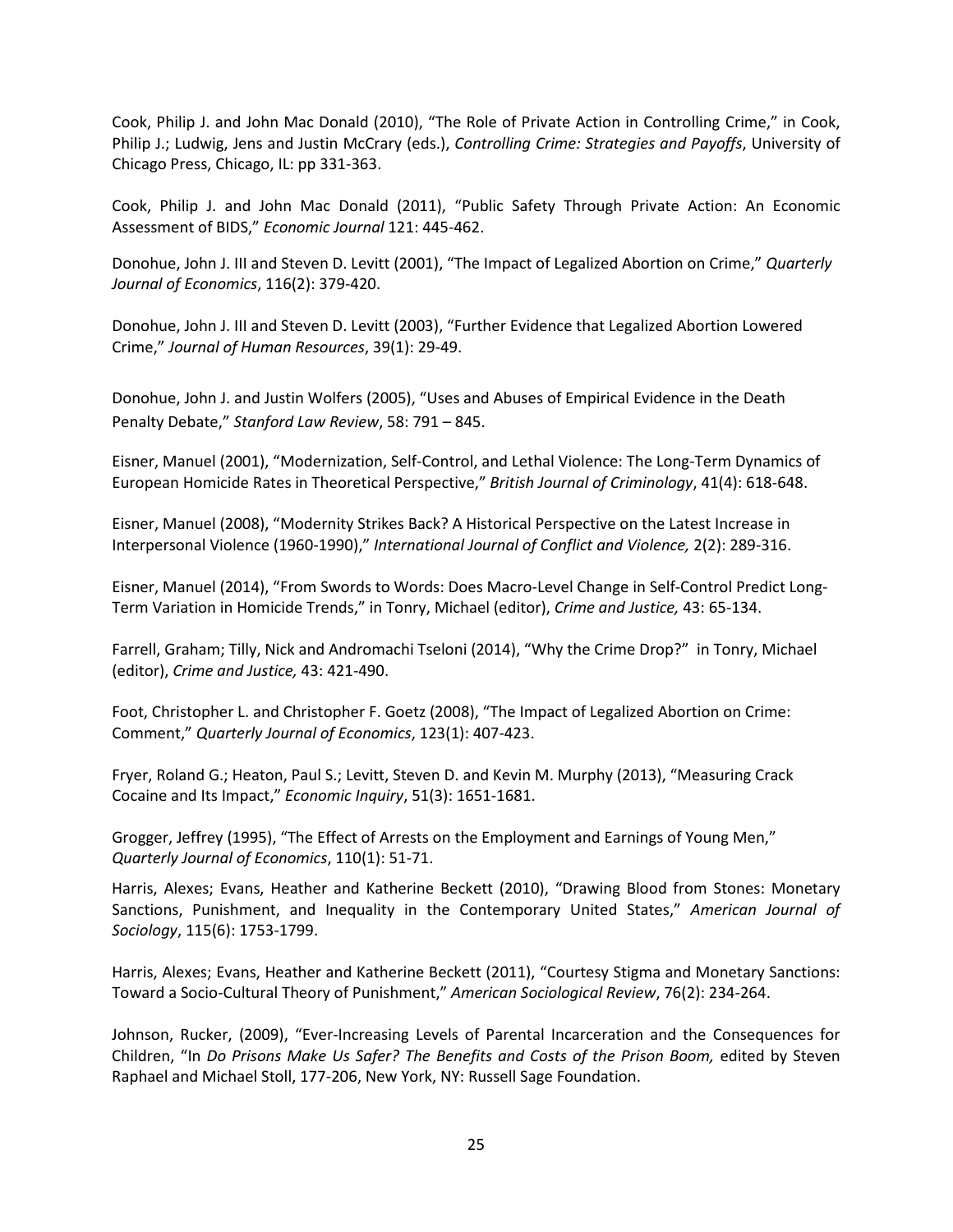Johnson, Rucker and Steven Raphael (2009), "The Effect of Male Incarceration Dynamics on AIDS Infection Rates Among African-American Women and Men," *Journal of Law and Economics,* 52(2):251- 293.

Johnson, Rucker and Steven Raphael (2012), "How Much Crime Reduction Does the Marginal Prisoner Buy?" *Journal of Law and Economics*, 55(2): 275-310.

Kneebone, Elizabeth and Steven Raphael (2011), *City and Suburban Crime Trends in Metropolitan America,* The Brookings Institution, Washington, D.C.

Lerman, Amy E. (2013), *The Modern Prison Paradox: Politics, Punishment, and Social Community*, New York: Cambridge University Press.

Lerman, Amy E. and Vesla M. Weaver (2014), *Arresting Citizenship: The Democratic Consequences of American Crime Control*, Chicago: University of Chicago Press.

Levitt, Steven D. (2004), "Understanding Why Crime Fell in the 1990s: Four Factors that Explain the Decline and Six that Do Not," *Journal of Economic Perspectives*, 18(1): 163-190.

Liedke, Raymond; Piehl, Anne Morrison and Bert Useem (2006), "The Crime Control Effect of Incarceration: Does Scale Matter?" *Criminology and Public Policy*, 5: 245-275.

Lofstrom, Magnus and Steven Raphael (2016), "Incarceration and Crime: Evidence from California's Realignment Sentencing Reform," The ANNALS of the American Academy of Political and Social Sciences, 664(1): 196-220.

Nagin, Daniel S. (2008), "Thoughts on the Broader Implications of 'The Miracle of the Cells'," *Criminology and Public Policy*, 7(1): 37-42.

Nagin, Daniel S.; Cullen, Francis T. and Cheryl Leor Jonson (2009), "Imprisonment and Reoffending," *Crime and Justice,* 38: 115-200.

Neal and Rick *forthcoming,* "The Prison Boom and Sentencing Policy," *Journal of Legal Studies.*

Nevin, Rick (2000), "How Lead Exposure Relates to Temporal Changes in IQ, Violent Crime, and Unwed Pregnancy," *Environmental Research Section A*, 83: 1-22.

Nevin, Rick (2007), "Understanding International Crime Trends: The Legacy of Preschool Lead Exposure," *Environmental Research*, 104: 315-336.

O'Flaherty, Brendan and Rajiv Sethi (2010), "Homicide in Black and White," Working Paper, Columbia University.

Petersilia, Joan (1998), *Community Corrections: Probation, Parole, and Intermediate Sanctions,* Oxford University Press.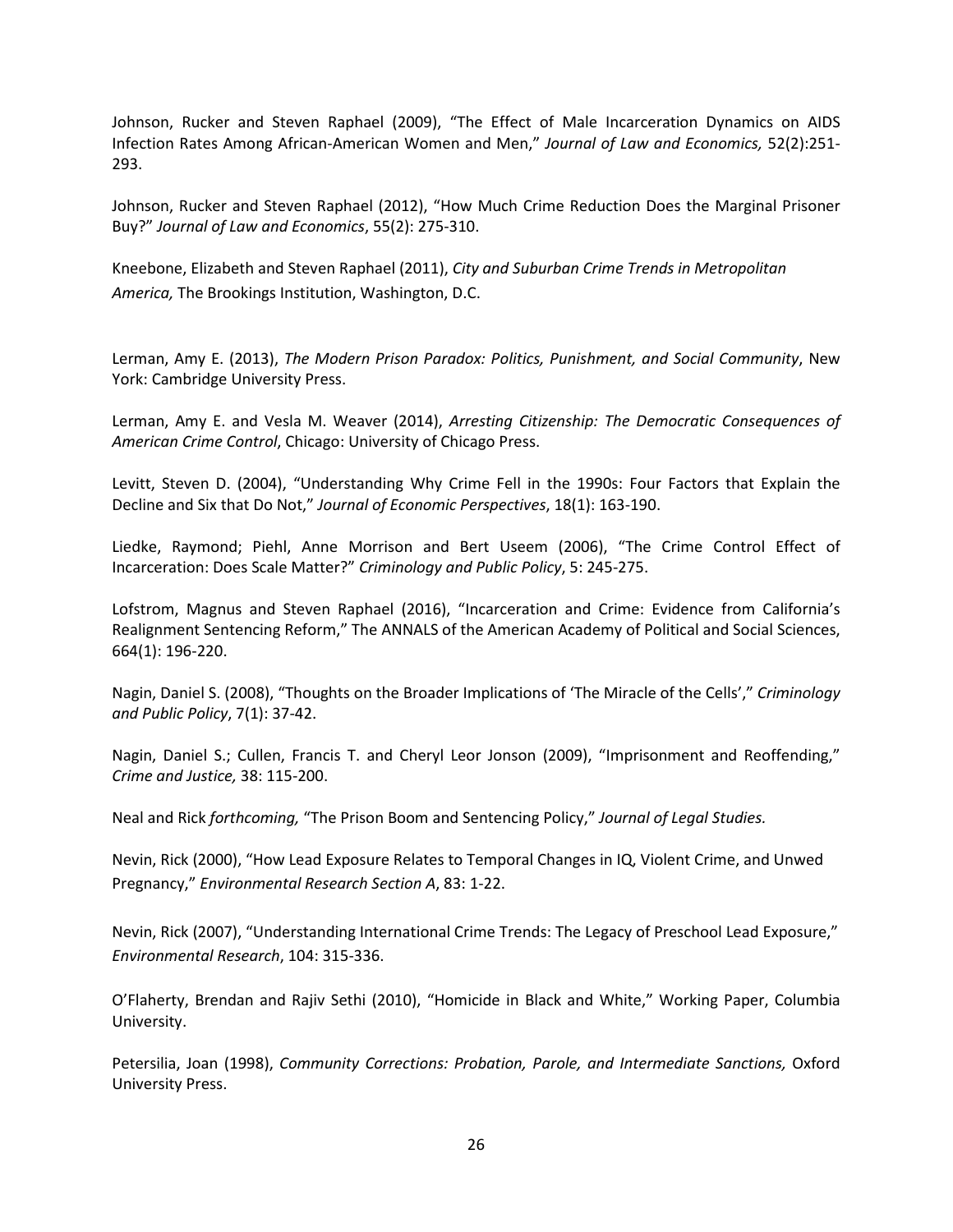Pettit, Becky and Bruce Western (2004), "Mass Imprisonment and the Life Course: Race and Class Inequality in U.S. Incarceration," *American Sociological Review* 69: 151-169.

Raphael, Steven (2005), The Socioeconomic Status of Black Males: The Increasing Importance of Incarceration. In *Poverty, the Distribution of Income, and Public Policy* edited by Auerbach, Alan; Card, David, and John Quigley, 319-358, New York, NY: Russell Sage Foundation.

Raphael, Steven (2011), "Improving Employment Prospects for Former Prison Inmates: Challenges and Policy," in Cook, Phillip J.; Ludwig, Jens and Justin McCrary (eds.) *Controlling Crime: Strategies and Tradeoffs*, University of Chicago Press, Chicago, Il: pp 521-572.

Raphael, Steven and Michael Stoll. 2009. Why Are So Many Americans in Prison? In *Do Prisons Make Us Safer? The Benefits and Costs of the Prison Boom,* edited by Steven Raphael and Michael Stoll, 27-72, New York, NY: Russell Sage Foundation.

Raphael, Steven and Michael A. Stoll (2013), *Why Are So Many Americans in Prison?* Russell Sage Foundation: New York, NY.

Ruback, R. Barry and Mark H. Bergstrom (2006), "Economic Sanctions in Criminal Justice: Purposes, Effects, and Implications," *Criminal Justice and Behavior*, 33(2): 242-273.

Tonry, Michael (2014), "Why Crime Rates are Falling Throughout the Western World," in Tonry, Michael (editor), *Crime and Justice,* 43: 1-65.

Travis, Jeremy and Bruce Western (2014), *The Growth of Incarceration in the United States: Exploring Causes and Consequences*, National Academies Press, Washington, D.C.

Truman, Jennifer L. and Lynn Langton (2014),*Criminal Victimization, 2013*, Bureau of Justice Statistics, U.S. Department of Justice, NCJ 247648.

Uggen, Christopher and Jeff Manza (2002), "Democratic Contraction? The Political Consequences of Felon Disenfranchisement in the United States," *American Sociological Review*, 67: 777-803.

U.S. Department of Justice (2015), *Investigation of the Ferguson Police Department*, U.S. Department of Justice Civil Rights Division, Washington, D.C.

Vollard, Ben (2012), "Preventing Crime through Selective Incapacitation," *The Economic Journal*, 123: 262-284.

Wakefield, Sara and Christopher Wildeman (2013), *Children of the Prison Boom: Mass Incarceration and the Future of American Inequality*, Oxford University Press.

Weisburd, David; Telep, Cody W.; Hinkle, Joshua C. and John E. Eck (2010), "Is Problem-Oriented Policing Effective in Reducing Crime and Disorder? Findings from a Campbell Review," *Criminology and Public Policy,* 9(1): 139-172.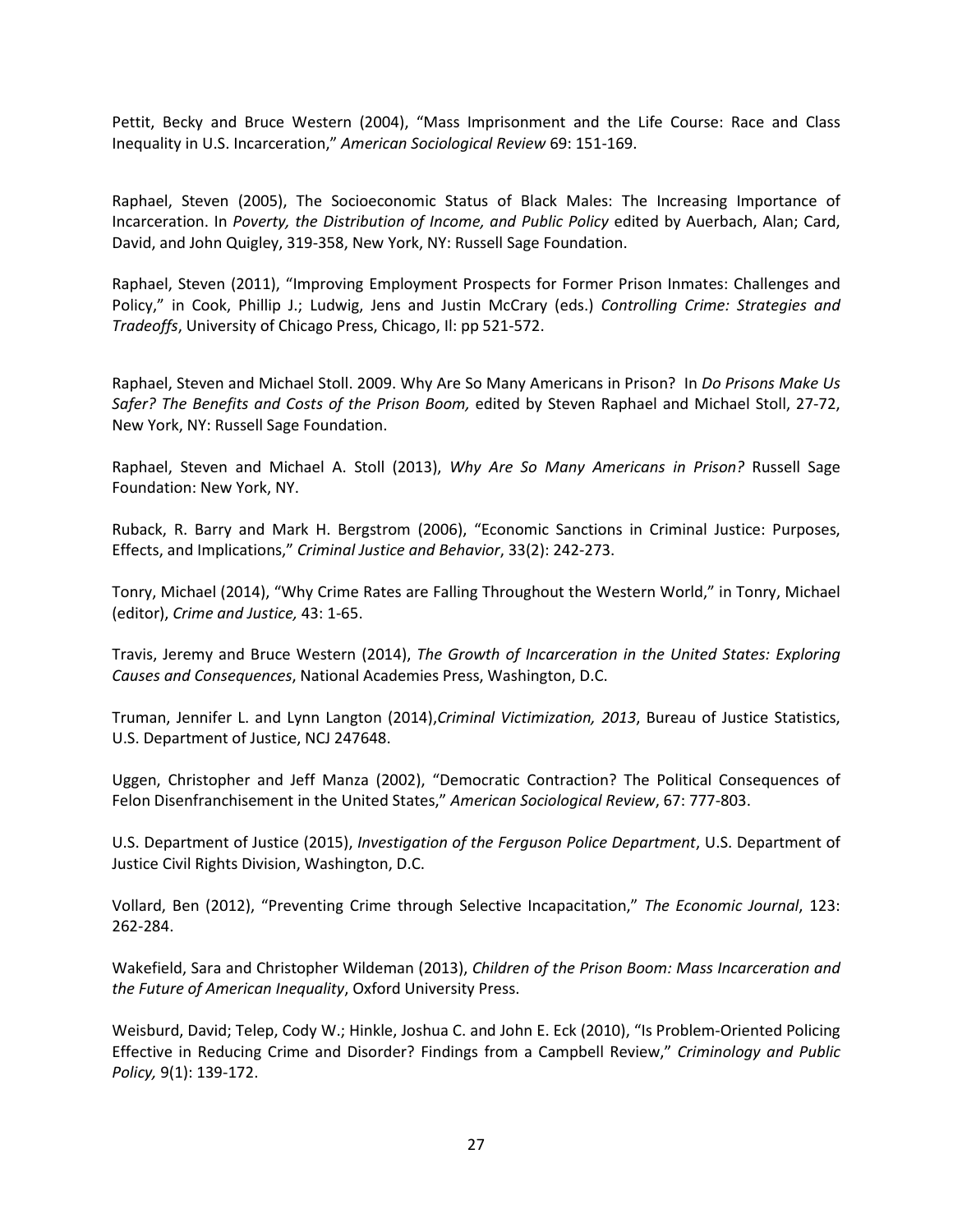Western, Bruce (2006), *Punishment and Inequality in America*, Russell Sage Foundation: New York, NY.

Wolpaw-Reyes, Jessica (2012), "Lead Exposure and Behavior: Effects on Anti-social and Risky Behavior Among Children and Adolescents," Working Paper, Amherst College.

Zimring, Franklin E. (2006), "The Necessity and Value of Transnational Comparative Study: Some Preaching from a Recent Convert," *Criminology and Public Policy*, 5(4): 615-622.

Zimring, Franklin E. (2007), *The Great American Crime Decline*, Oxford University Press.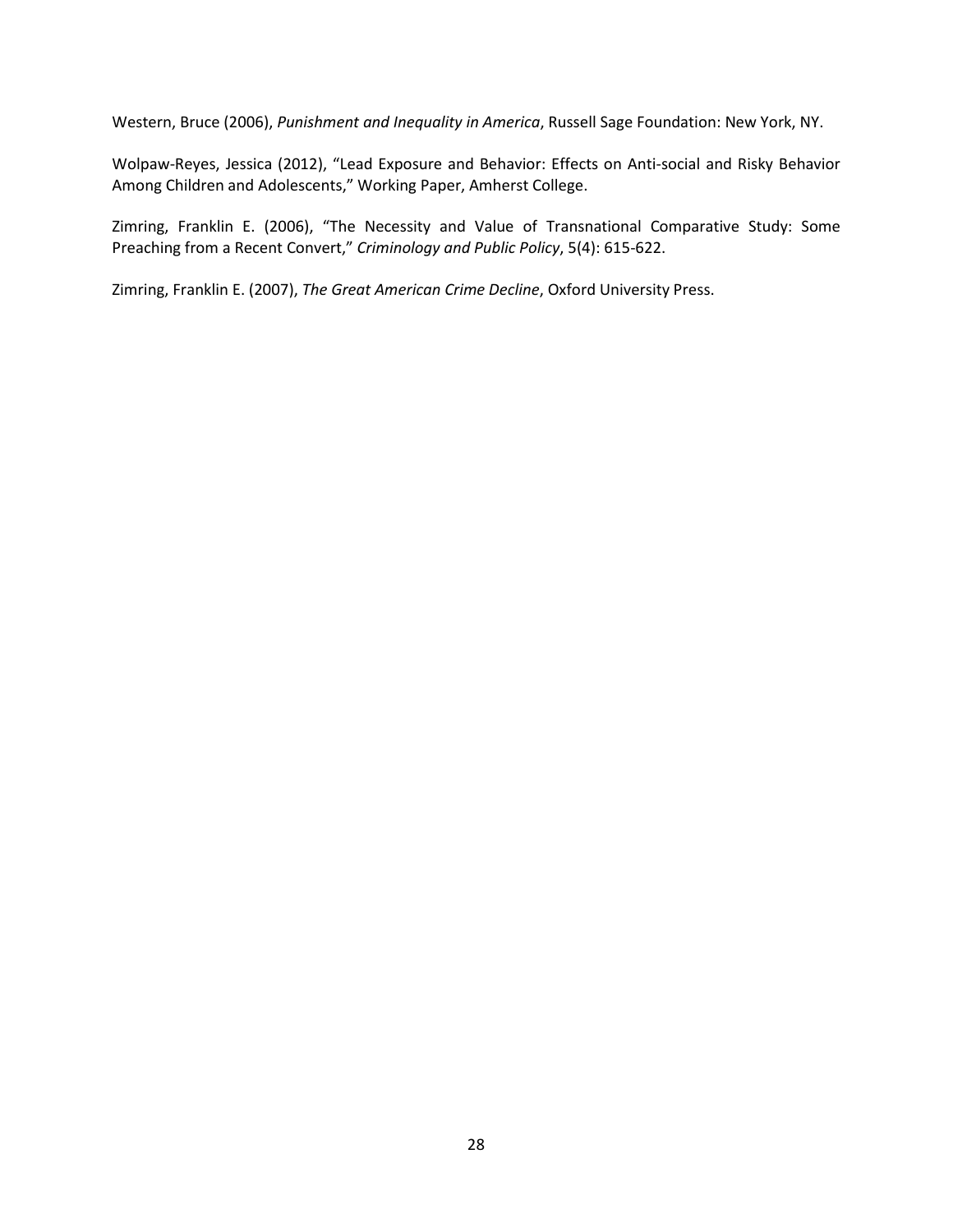



**Figure 2: Relationship Between Violent and Property Crime and Deciles of the Distribution of the** 

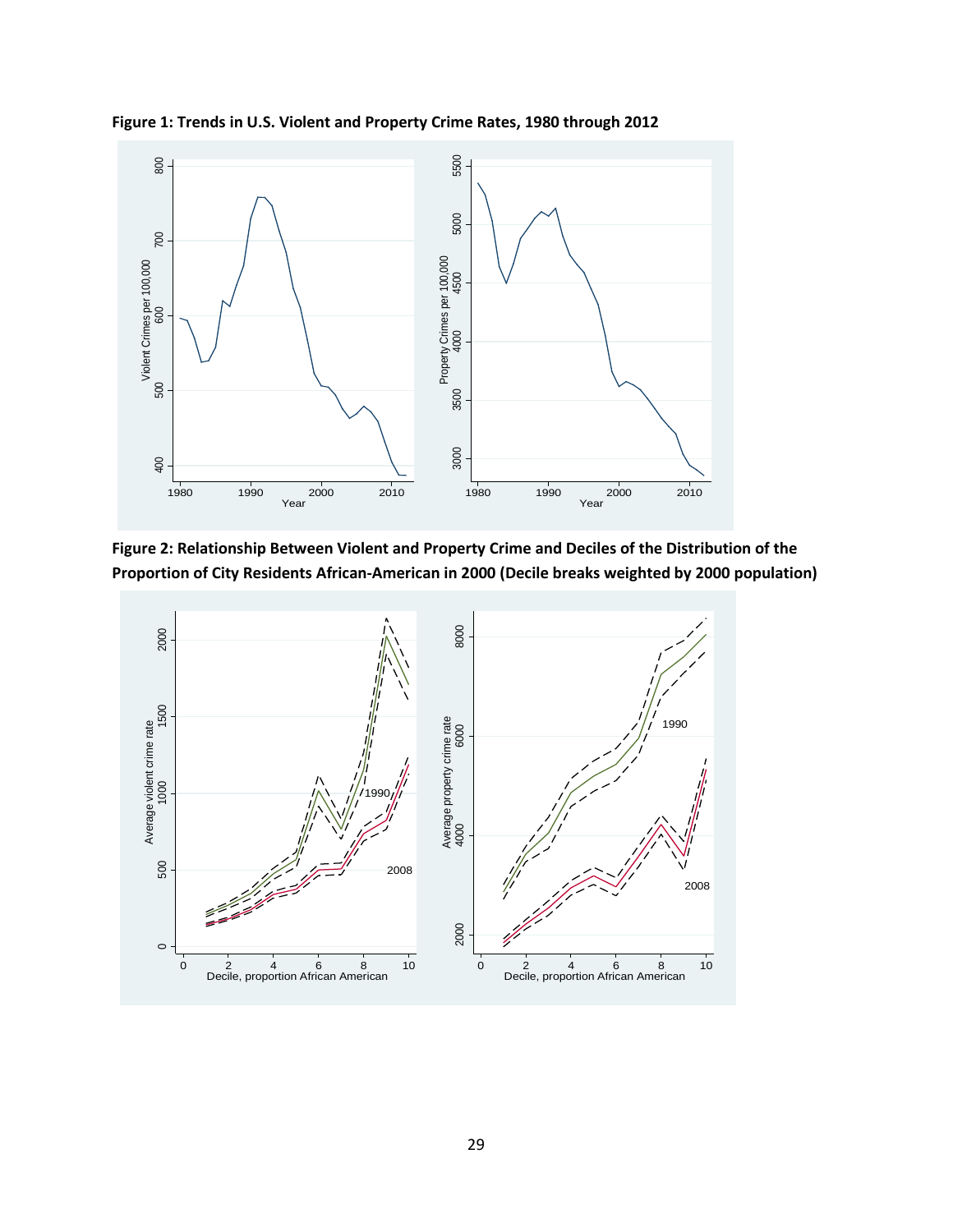

**Figure 3: Relationship Between Violent and Property Crime and Deciles of the Distribution of the 2000 Proportion of City Residents in Poverty (Decile breaks weighted by 2000 population)**

**Figure 4: Violent Victimization per 1,000 U.S. Residents 12 and Over and Property Victimizations per 1,000 Households by Race/Ethnicity from the NCVS, 1993 through 2013**

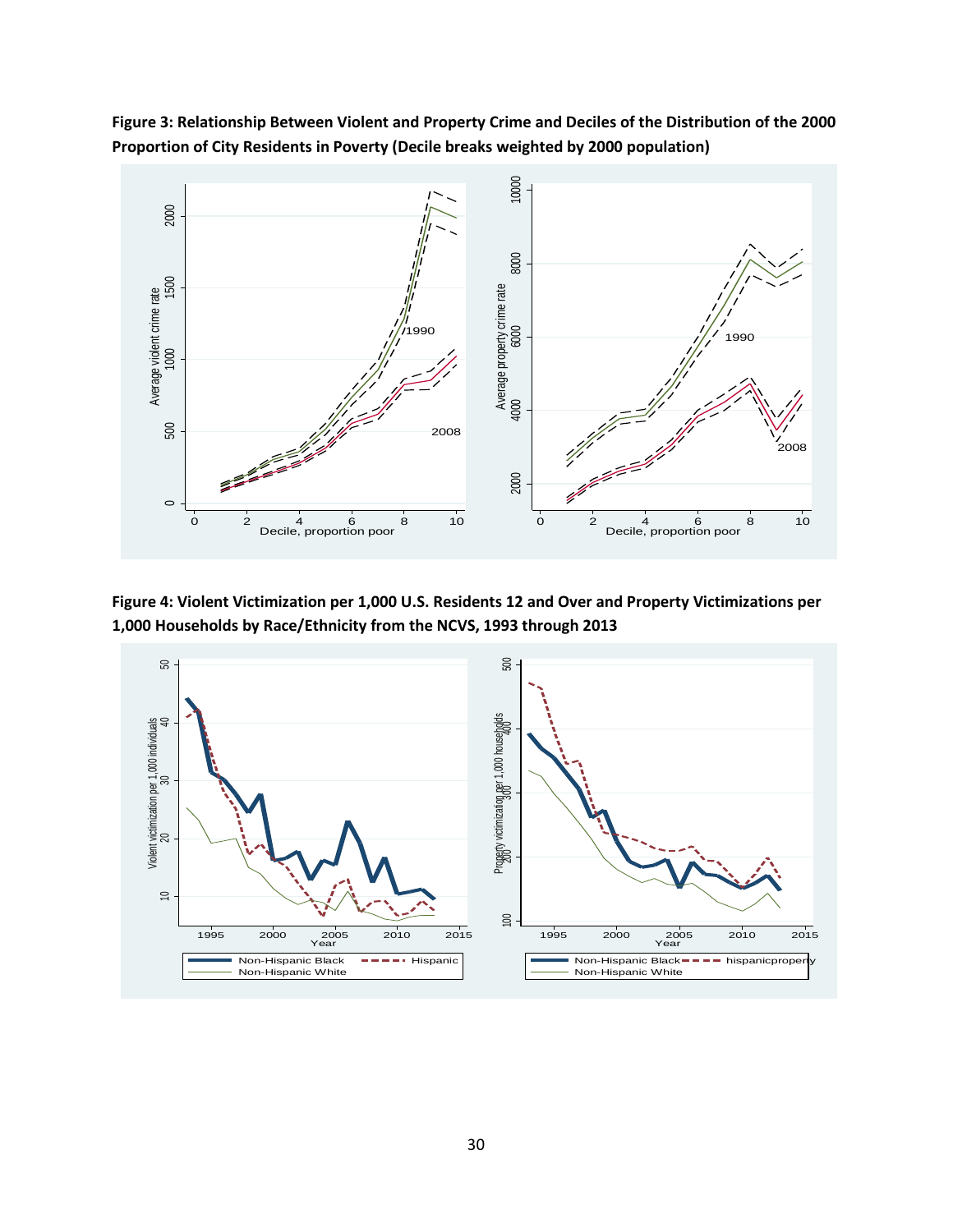





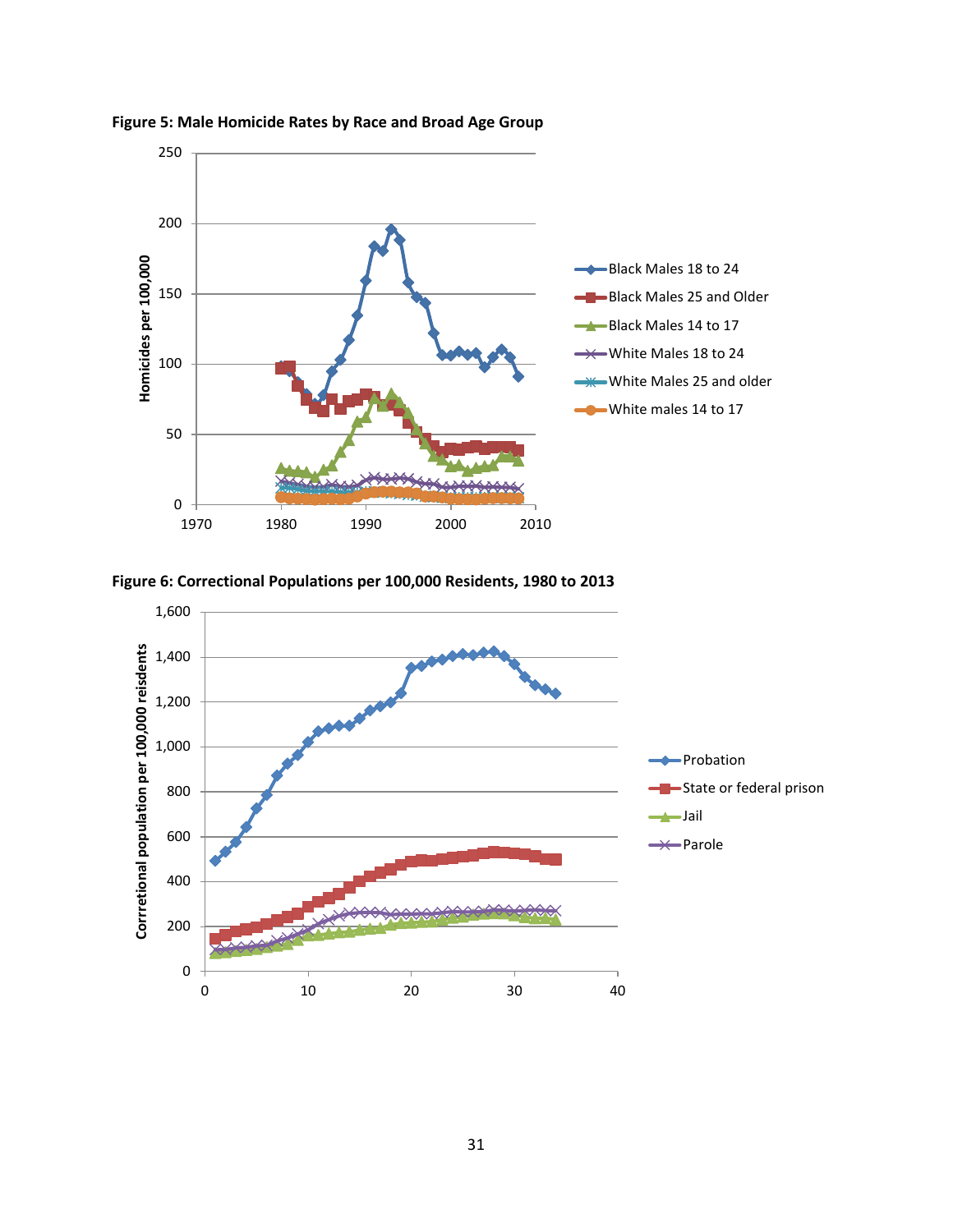

**Figure 7: California's Prison Incarceration Rates, 1990 through 2014**

**Figure 8: California's Violent Crime Rate (Multiplied by Five) and Property Crime Rate**